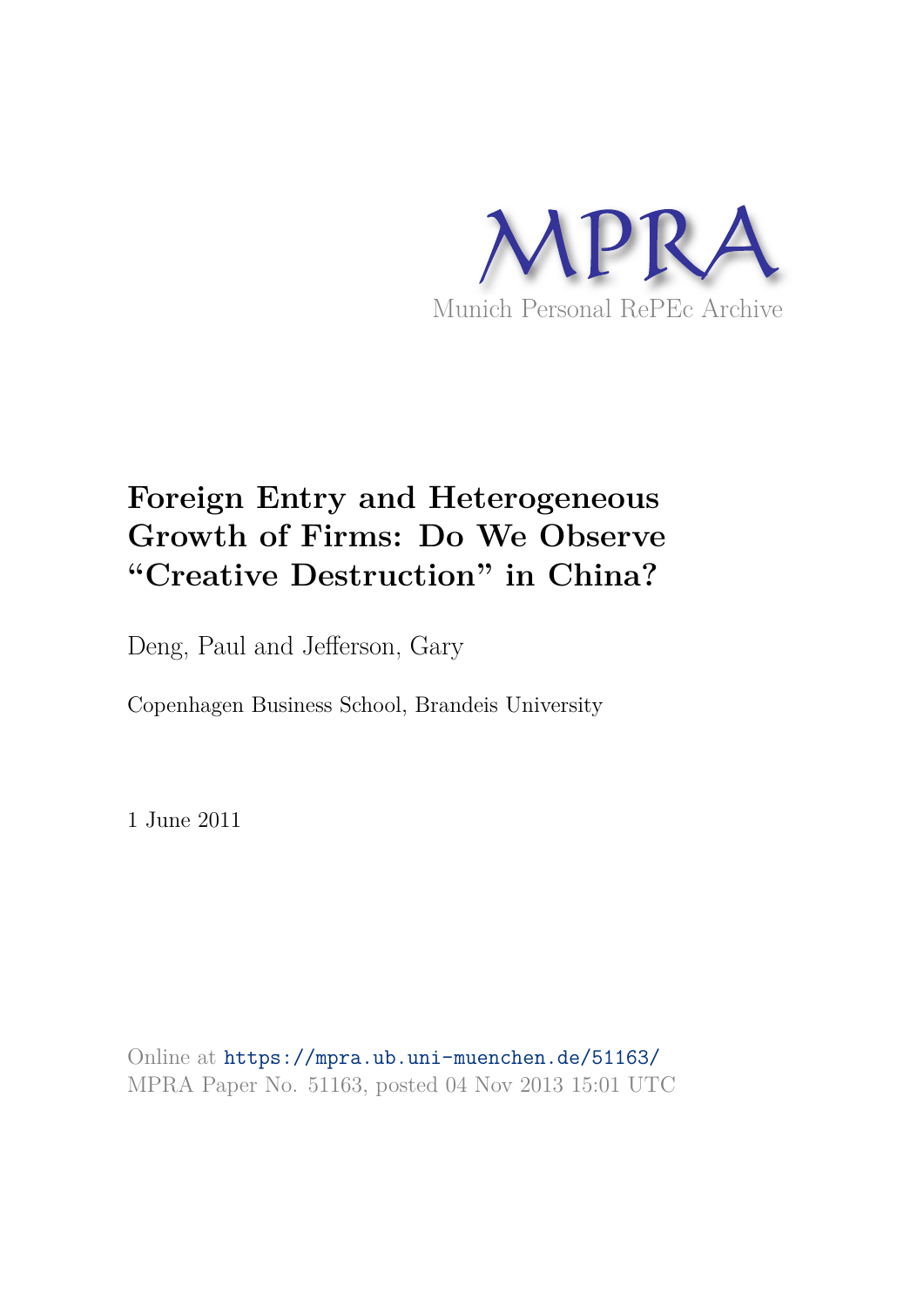# Foreign Entry and Heterogeneous Growth of Firms: Do We Observe "Creative Destruction" in China?

Paul Deng<sup>a\*</sup>, Gary Jefferson<sup>b</sup>

*<sup>a</sup>Department of Economics, Copenhagen Business School, Pocelaenshaven 16A, 1, Frederiksberg-2000, Denmark*

*<sup>b</sup>Department of Economics, Brandeis University, 415 South St., Waltham, MA 02453, USA* 

 $\_$  , and the set of the set of the set of the set of the set of the set of the set of the set of the set of the set of the set of the set of the set of the set of the set of the set of the set of the set of the set of th

## **Abstract**

We adopt the framework of Schumpeterian creative destruction formalized by Aghion et al. (2009) to analyze the impact of foreign entry on the productivity growth of domestic firms. In the face of foreign entry, domestic firms exhibit heterogeneous patterns of growth depending on their technological distance from foreign firms. Domestic firms with smaller technological distance from their foreign counterparts tend to experience faster productivity growth, while firms with larger technological distance tend to lag further behind. We test this hypothesis using a unique firm-level data of Chinese manufacturing. Our empirical results confirm that foreign entry indeed generates strong heterogeneous growth patterns among domestic firms.

JEL Classifications: D21, O3, F21 Keywords: Firm Heterogeneity, Creative Destruction, Productivity Growth, TFP, FDI, Entry, Competition, Chinese Economy

 $\frac{1}{2}$  ,  $\frac{1}{2}$  ,  $\frac{1}{2}$  ,  $\frac{1}{2}$  ,  $\frac{1}{2}$  ,  $\frac{1}{2}$  ,  $\frac{1}{2}$ \*Corresponding author, tel.: +45 3815 2604; fax: +45 3815 2576

*Email addresses*: pdd.eco@cbs.dk (Paul Deng), jefferso@brandeis.edu (Gary Jefferson) *URL*: http://www.pauldeng.com (Paul Deng), http://people.brandeis.edu/~jefferso (Gary Jefferson)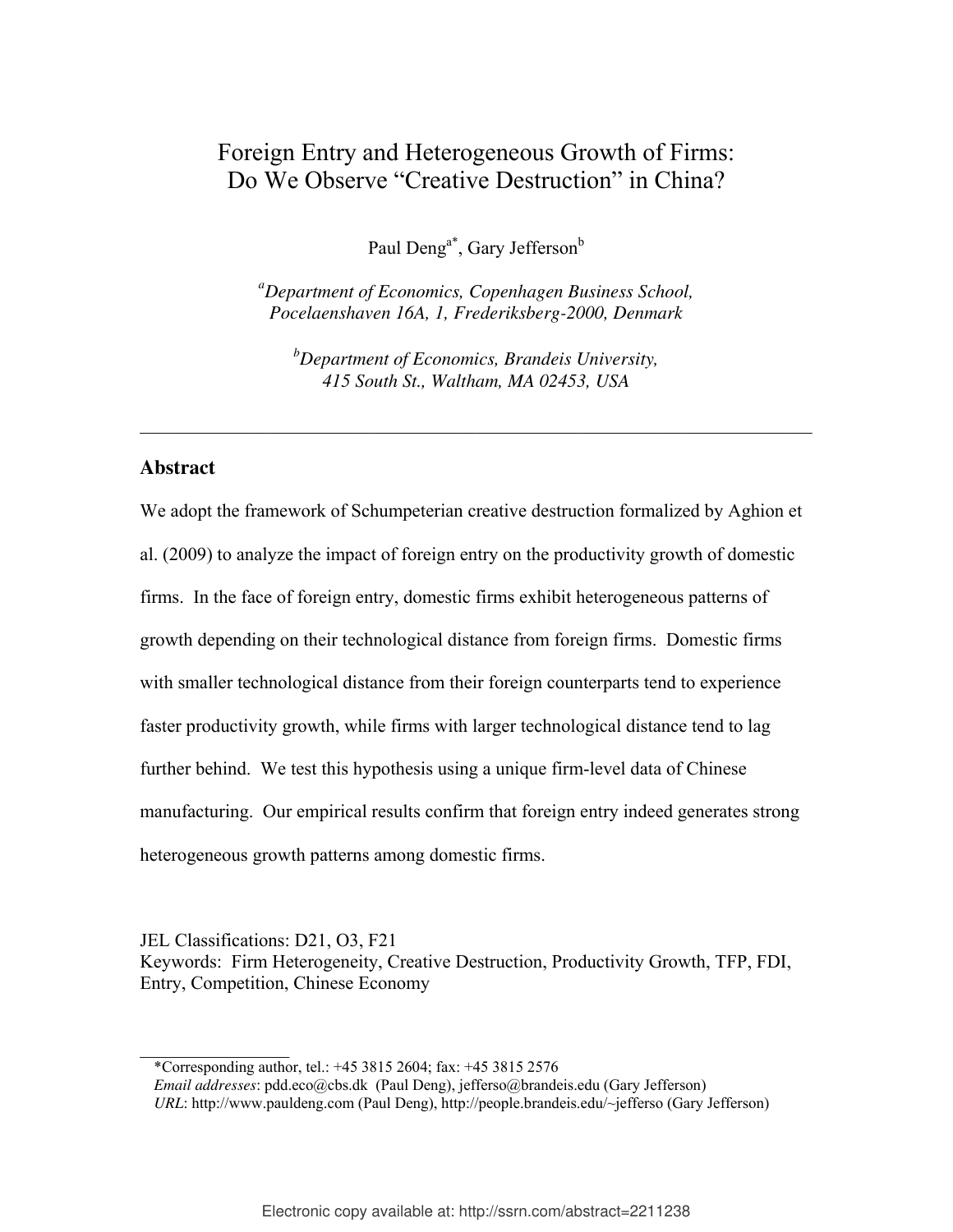#### **1. Introduction**

 $\overline{a}$ 

The impact of foreign direct investment (FDI) on domestic firms is often thought to be homogeneous, at least as so modeled. On the positive side, theories predict that domestic firms will benefit from the interactions with foreign firms through channels such as technology spillover. On the negative side, academics and policy makers alike, ever since Alexander Hamilton, time and time again, have warned the potential damages that foreign competition could have inflicted upon domestic industries and advocated industrial policies should be in place to protect domestic firms.<sup>1</sup> Yet, the debate so far has not taken firm heterogeneity into consideration. Inspired by the earlier works of Aghion et al. (2004, 2005b, 2009), we show in this paper that the impact of FDI on domestic firms is far more complicated than previously thought. Depending on the technological distance between domestic and foreign firms, the entry of foreign firms could generate a divergent or heterogeneous impact on the growth of domestic firms.

Our research is ultimately motivated by Joseph Schumpeter's idea of "creative destruction". In his book "Capitalism, Socialism, and Democracy" (1942), Schumpeter famously wrote:

<sup>1</sup> One of the most recent examples is Larry Summers' expression of his suspicion about the benefits of globalization on *Financial Times* (April 27. 2008). He wrote, "I suspect that the policy debate in the US, and probably in some other countries as well, will need to confront a deeper and broader issue: the gnawing suspicion of many that the very object of internationalist economic policy – the growing prosperity of the global economy – may not be in their interests".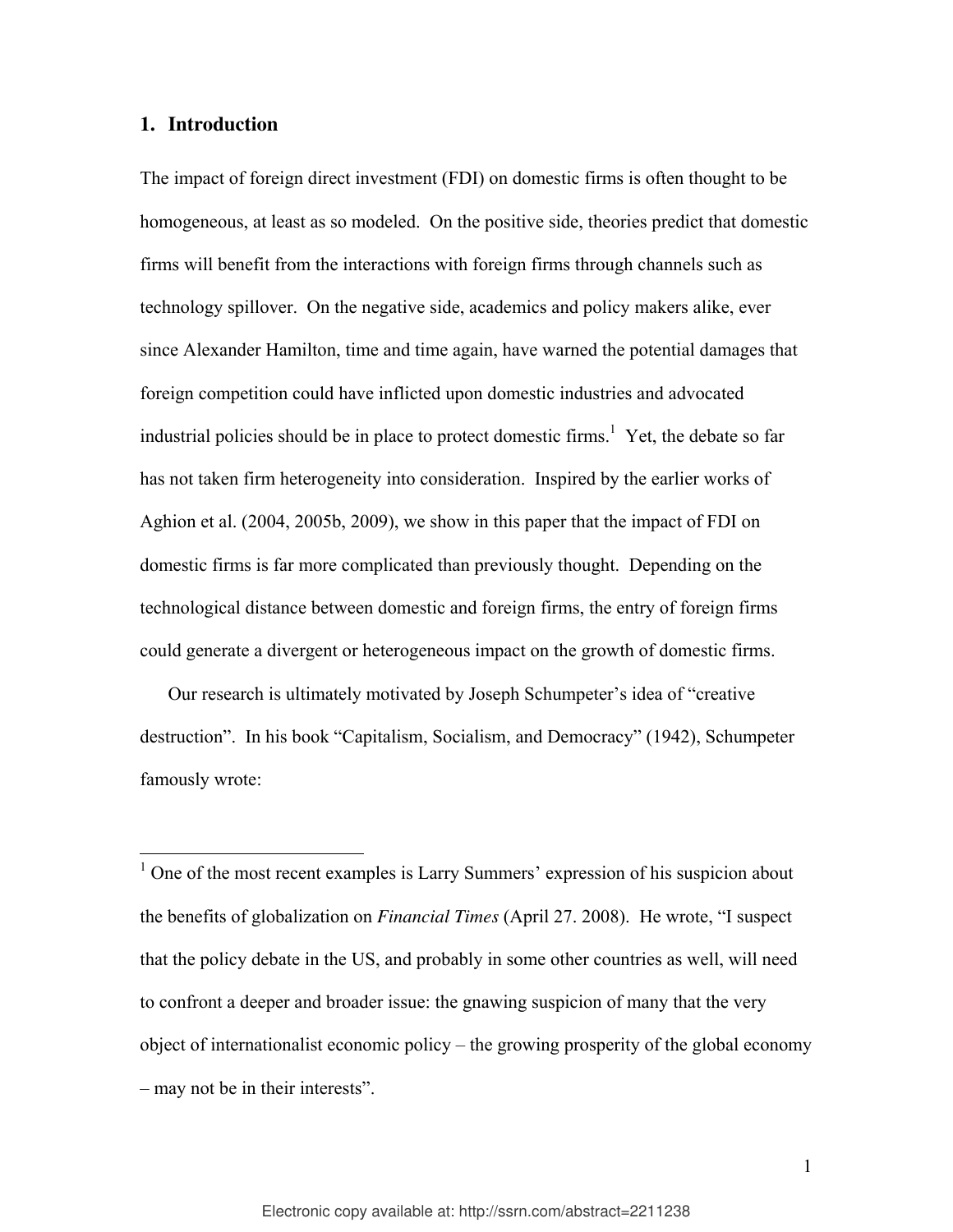*The fundamental impulse that sets and keeps the capitalist engine in motion comes from the new consumers' goods, the new methods of production or transportation, the new markets….The process of industrial mutations…that incessantly revolutionizes the economic structure from within, incessantly destroying the old one, incessantly creating a new one. The process of Creative Destruction is the essential fact about capitalism.* 

Schumpeter's idea hinges on his recognition of firms' heterogeneous behavior in their competition for survival, which follows similarly to Darwinism. National economy moves ahead through the *dynamism* generated by the so-called *creative destruction*, where more productive firms (often newer ones) constantly replace less productive (often older) ones. Aghion and Howitt (1992) constructed a formal model of innovation to capture the essence of this process. In Aghion and Howitt (1998), they refined their early argument by pointing out that it is too simple to assume incumbents will automatically surrender and be replaced; facing new competition, incumbents will fight for survival; and the likelihood of survival depends on the outcome of the competition. As such, new entrants' impact on incumbents is likely to be heterogeneous; and an important source of such heterogeneity is firm's technological distance to their new competitors. Aghion et al. (2009) empirically tested the relationship between heterogeneity and the divergent innovation and growth pattern generated by new entry using the UK manufacturing data, and the results seemed to have confirmed the hypothesis.

Our research is another attempt to use real-world data to test Schumpeter's theory of creative destruction. We are especially interested in finding out how foreign entry could potentially change the growth dynamics of domestic firms in a host country of FDI. We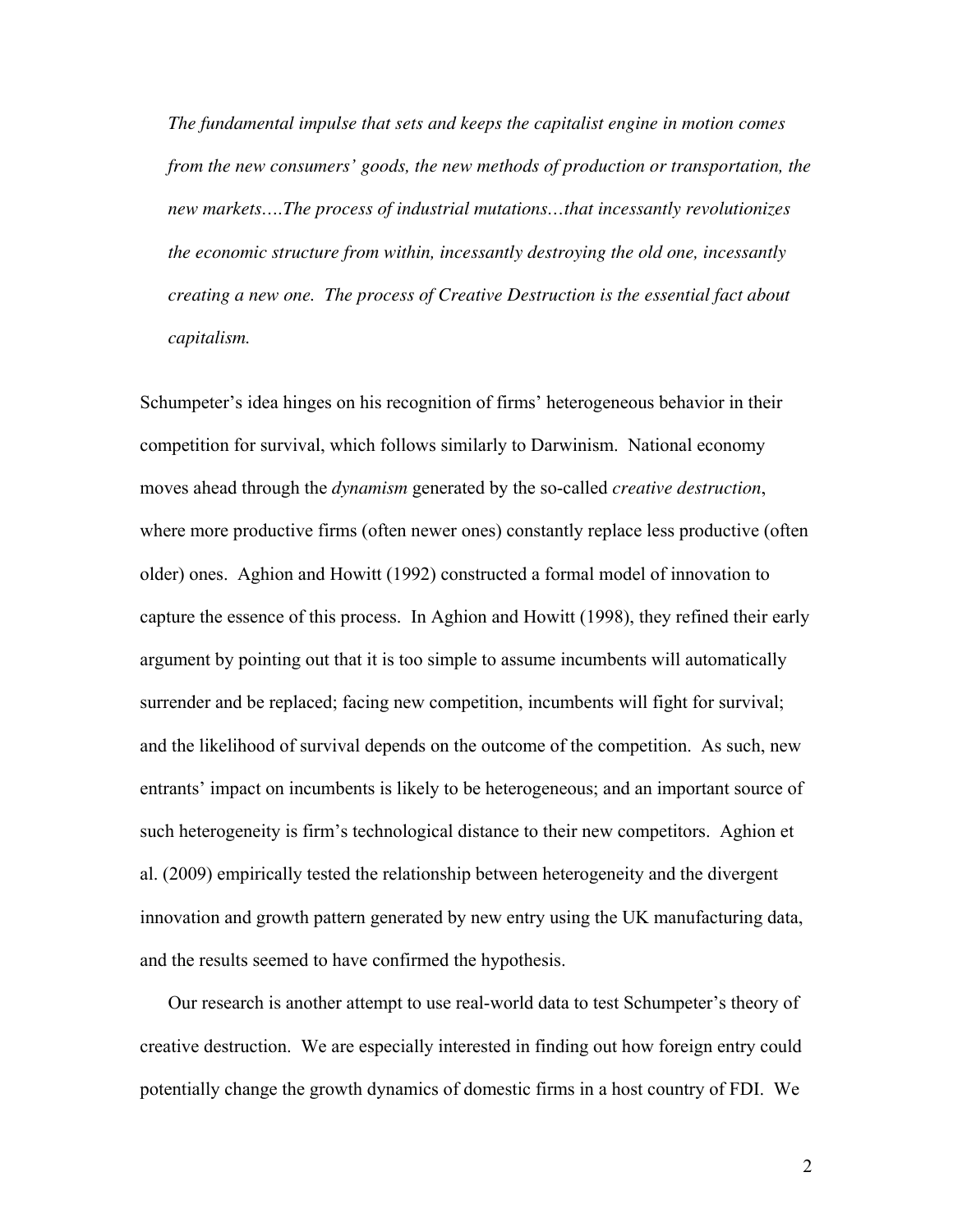define the heterogeneity of domestic firms in terms of their relative technological distance from their foreign counterparts.<sup>2</sup> We hypothesize that the heterogeneity will in turn determine firms' behavior in response to foreign competition: Firms with relatively more advanced technology choose to compete neck-to-neck with foreign firms, while firms with relatively backward technology suffer a "discouragement effect" and lag further behind.

The contribution of our research is two-fold. First, it extends the framework of Schumpeterian "creative destruction" formalized by Aghion et al. (2009) to a setting of a large developing country: China. It is still an open question whether foreign entry generates a similar growth pattern in a transitional country, which is still on its path toward a more market-oriented economy. Second, we apply firm heterogeneity to the debate on FDI's impact on domestic firms. We argue in this paper that the analysis of the impact of FDI should take a new direction by taking firm heterogeneity into account. In gauging FDI's impact on domestic firms, we should pay more attention to the dynamic competitive environment that foreign competition helps to generate. Empirical studies on the impact of FDI, especially those on developing economies, yielded quite mixed results. As Dani Rodrik (1999) remarks, "Today's policy literature is filled with extravagant claims about positive spillovers from FDI but the evidence is sobering." It won't take a genius to figure out a scenario where the positive spillover effect can be partially or fully offset by the so-called "market-stealing" effect (see for example, Aitken and Harrison, 2002). This is plausible especially when there exists a large technological <sup>2</sup> Unlike Aghion et al. (2009), where they measured technological distance at industry

level, we measure heterogeneity at the firm level.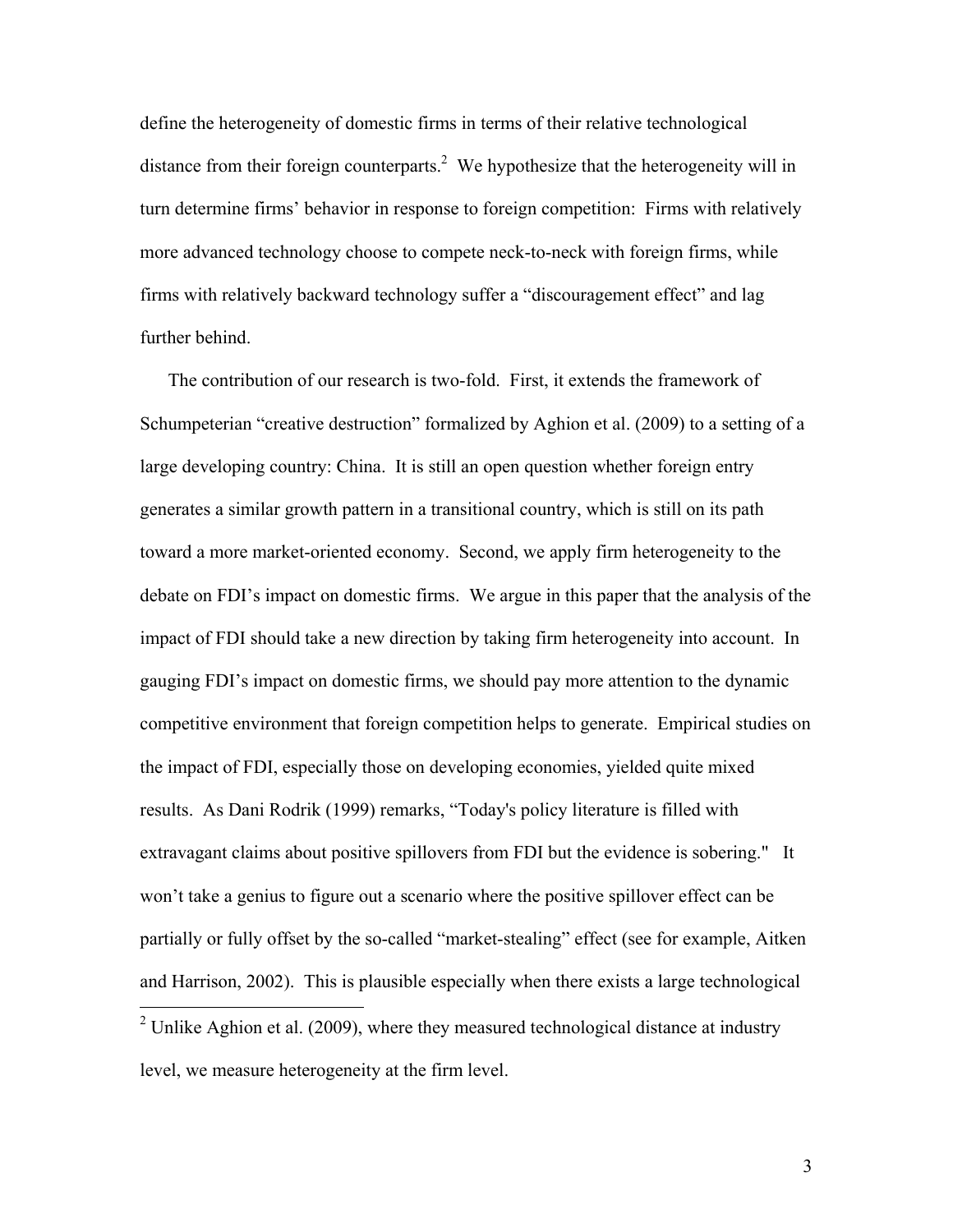gap between firms in developed countries and that in developing countries. Because the impact of FDI could go both ways, it is not surprising that past empirical research tended to find mixed (if not confusing) results. On the one hand, the research by Blomström (1986) on Mexico, Javorcik (2004) on Lithuania, and Hu and Jefferson (2002) on China showed evidence of positive impacts of FDI on domestic firms; On the other hand, the analysis of Haddad and Harrison (1993) on Morocco, Aitken and Harrison (1999) on Venezuela, Djankov and Hoekrnan (2000) on the Czech Republic, and Konings (2001) on Bulgaria, Romania and Poland cast doubt on the positive spillovers. One common feature of the past research is that they failed to recognize the heterogeneity among domestic firms. And domestic firms were uniformly treated as a homogeneous group. Such homogeneous treatment of domestic firms directly contributed to the confusing results in the FDI literature. In our view, including firm heterogeneity into our analysis captures the impact of foreign entry in a much more dynamic fashion, i.e., whether foreign competition can help a host country to generate a healthy competitive environment, which will benefit the country's economic growth in the long run.

The data for our empirical work is the firm-level data of Chinese Large and Medium Enterprises (LME) from 1995 to 2004, from Chinese National Bureau of Statistics. China's case is especially interesting for the following two reasons. First, it is one of the world's largest recipients of FDI. $3$  Figure 1 shows FDI inflows into China from 1982 to 2009. China's FDI boom started around 1993, and FDI inflows have hovered around US \$40-50 billion per year during our sample period, 1995-2004. Second, China's growth in

<u>.</u>

<sup>&</sup>lt;sup>3</sup> World Investment Report 2006 ranks China as the third largest FDI recipient after the UK and the U.S. Source: http://www.unctad.org/en/docs/wir2006\_en.pdf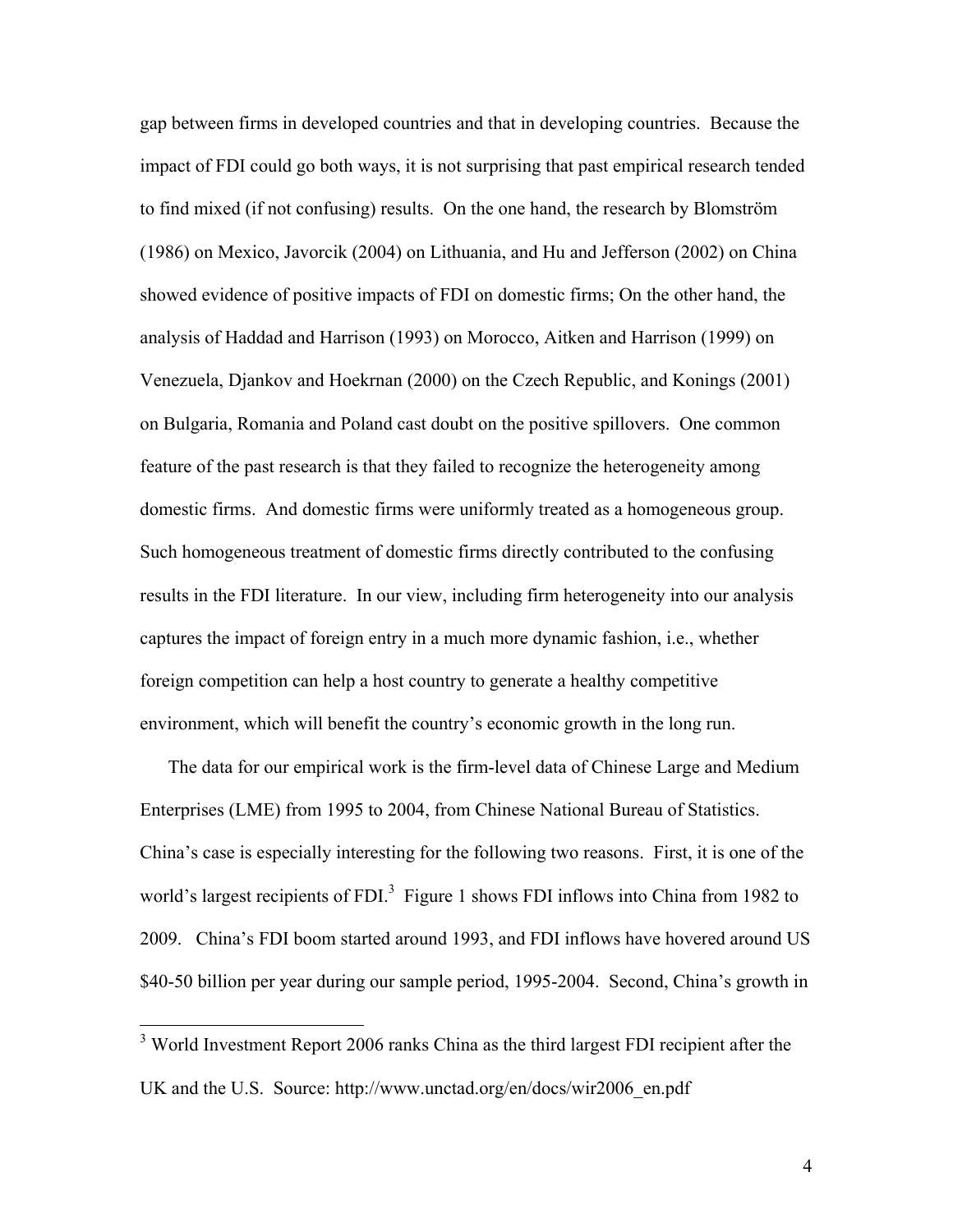the past 30 years has been nothing short of spectacle. It can be argued that this growth was, to a large extent, due to China's re-opening up to the rest of the world, especially its remarkable openness to foreign direct investments. To put things into perspective, by growing at a rate of 10% per year, China essentially doubles the living standards of its people in roughly every 8 years. This is one of the greatest achievements in the economic development of human history. As such, understanding the internal growth dynamics of this large open economy is of particular interest to many people, including economists and policy makers.

# [Figure 1 here]

Here is a preview of our empirical results: we show with overwhelming evidence that foreign entry's impact on domestic firms is indeed heterogeneous, depending on domestic firm's technological distance with their foreign competitors. Foreign entry tends to generate a divergent growth pattern, in terms of TFP growth. Firms with larger technological gap tend to experience a much slower productivity growth than the firms with a smaller technological gap. This divergent growth pattern is robust to various estimation specifications. Even for domestic state-owned (or controlled) firms, such heterogeneous growth pattern is also well alive.

The rest of the paper is organized as follows. In the next section, we formulate our empirical model. This is followed by the description of our data in section three, and analysis of the empirical results in section four. The final section concludes.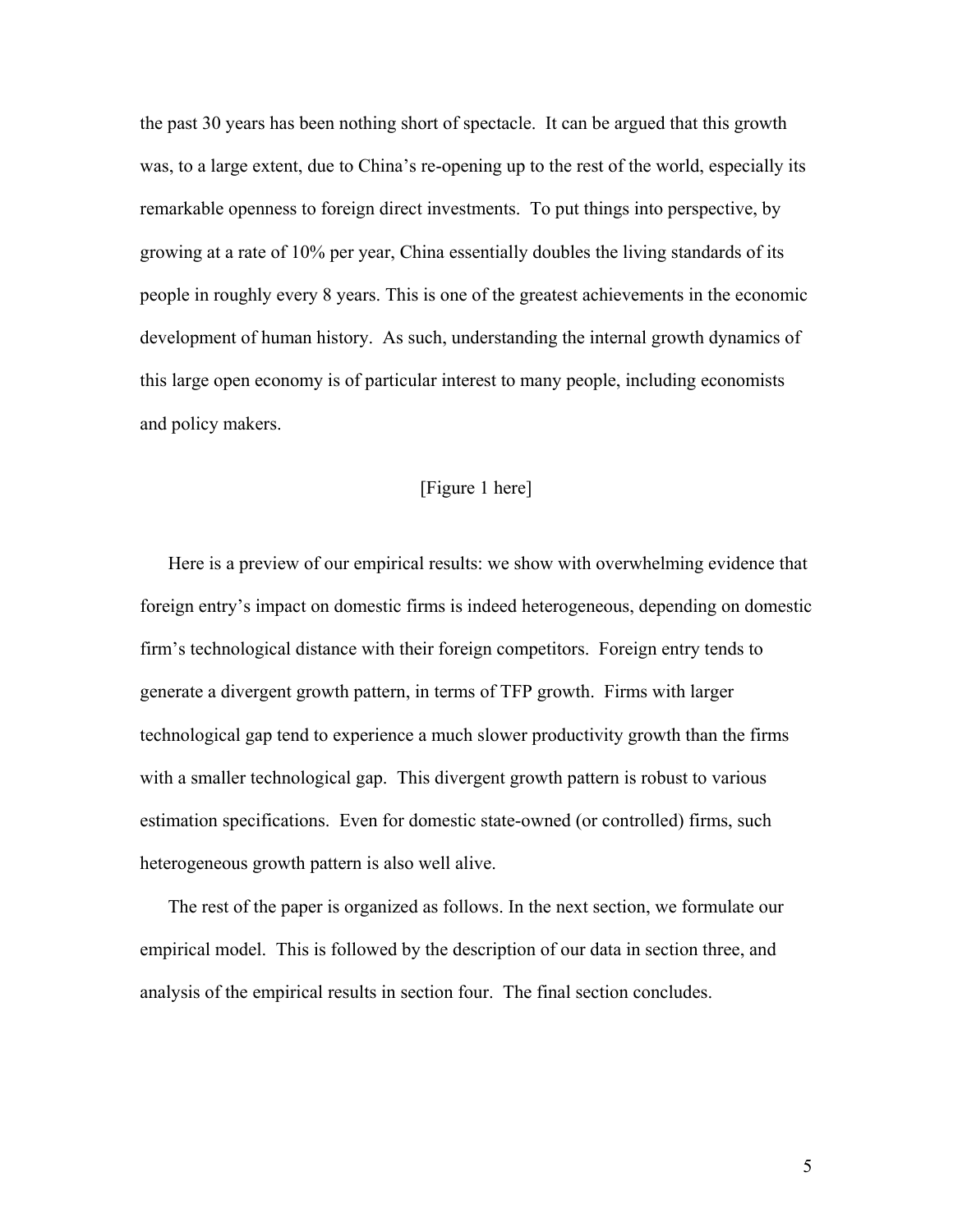#### **2. Empirical Model**

To test the effect of foreign entry on productivity growth of domestic incumbent firms, we operate in the same direction as Aghion et al. (2009). The main difference between our empirical model and theirs is that we adopt stricter measurement of heterogeneity, i.e., we measure heterogeneity at firm level instead of industry level. This is illustrated in equation (3).

We test our hypothesis using the following estimation equation:

$$
gTFP_{ijt} = \alpha + \beta_1 FE_{jt} + \beta_2 Tech\_Dist_{ijt-1} + \beta_3 FE_{jt} * Tech\_Dist_{ijt-1}
$$

$$
+X_{ijt}'\gamma + \delta_j + \tau_t + u_i + \varepsilon_{ijt},
$$

$$
\tag{1}
$$

where *i* indexes the Chinese domestic firms that are without foreign investments, *j* indexes 3-digit industries in China's manufacturing sector, and *t* represents the year from 1995 to 2004. Productivity at the firm level is measured by total factor productivity, or TFP. Growth of TFP is simply  $gTFP_{ijt} = \ln(TFP_{ijt}) - \ln(TFP_{ijt-1})$ . On the right hand side of equation,  $FE_i$  represents foreign entry rate at SIC 3-digit industry level, *j*;

Tech \_ Dist<sub>ijt-1</sub> measures technological distance between average TFP of foreign firms in industry *j,* and TFP of individual domestic firms in the same industry. We lag technological distance by one year to capture the initial technological gap before entry year *t*. 4 Finally, to capture the heterogeneous effect of foreign entry on domestic firms, as

<sup>&</sup>lt;sup>4</sup> We chose not to use deeper lags as it will significantly reduce our observations in the regression.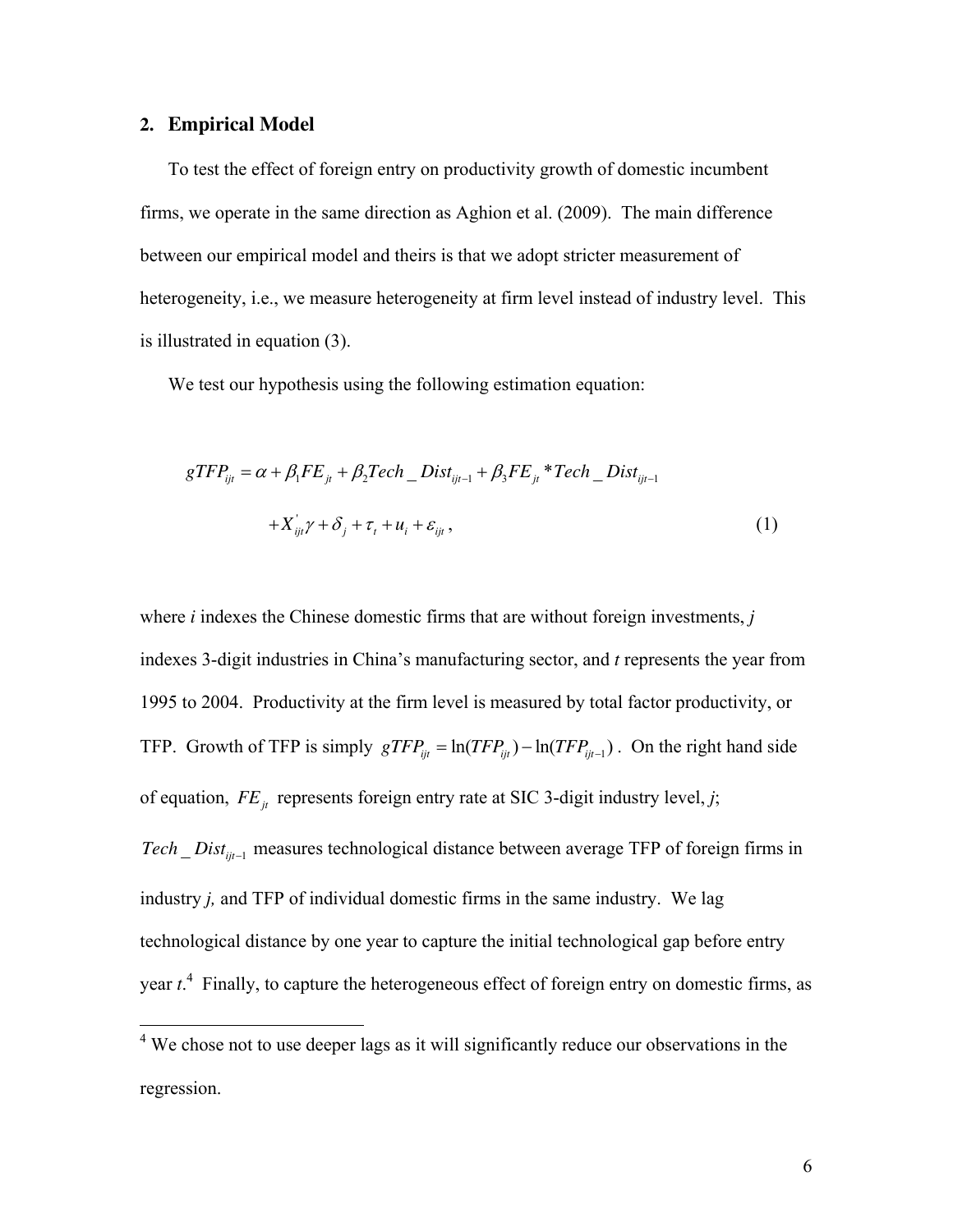in Aghion et al. (2009), we include an interaction term between foreign entry rate and relative technological distance, i.e.,  $FE_{jt}$  \*  $Tech\_Dist_{ijt-1}$ . We also include controls for industry effects,  $\delta_j$ , time effects,  $\tau_t$ , and firm fixed effects,  $u_i$ . We will discuss the rationale for each of these effects in Section 4, when we discuss our empirical results. Finally, we include  $X$ 's as a list of additional control variables. Again, we will explain why we pick these control variables in Section 4.

Now some more details about how we measure our key variables. We measure the foreign entry rate using the following formula:

$$
FE_{jt} = \frac{\sum_{i=1}^{M_{jt}} L_{ijt,(D\_FJV=1)} - \sum_{i=1}^{M_{jt-1}} L_{ijt-1,(D\_FJV=1)}}{\sum_{i=1}^{N_{jt-1}} L_{ijt-1}},
$$
\n(2)

where *L* stands for labor employment;  $N_i$  is the total number of firms in the 3-digit industry *j*, in year *t*;  $M_{jt}$  is the total number of foreign invested firms (where  $D_FJV=1$ ), including both foreign wholly owned (F) and foreign-domestic joint ventures (JV), in the same industry. In words, we measure foreign entry rate in industry *j* by the employment change of foreign-invested firms relative to the total labor employment of all firms in the same industry, with domestic firms included. We use employment change, instead of actual investments, to capture the entry rate, because the data on investments tend to be very jumpy and noisy. Another advantage of our measure of foreign entry is that it not only captures the change from the new entry, but also picks up the change from the expansion of the existing foreign invested firms.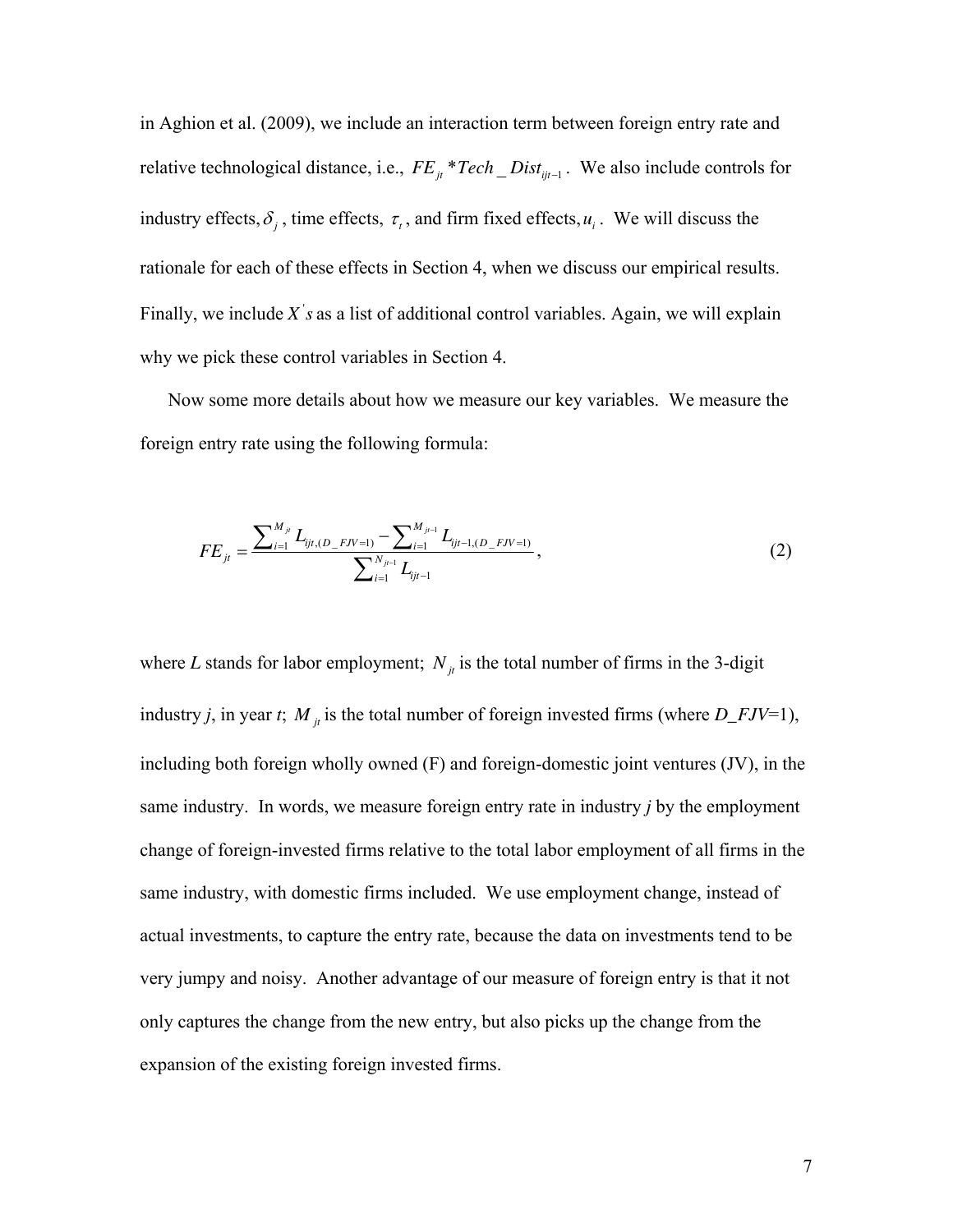Technological distance, our key variable to capture firm-level heterogeneity, is measured by the difference of total factor productivity between average foreign firms in industry *j*, and individual domestic firms, *i*, in the same 3-digit industry:

$$
Techn\_Dist_{ijt} = \ln(TFP_j^F) - \ln(TFP_{ij}^D), \qquad (3)
$$

where *F* and *D* denotes foreign and domestic firms, respectively. Note that the first term in equation (2) is the average TFP of foreign invested firms in industry-year, *jt*, while the second term is the TFP of individual domestic firm, *i*, in industry-year, *jt*. This is where we differ from Aghion et al. (2009), in which they measured technological distance at the industry level only, i.e., both terms of productivity are indexed at *j.* We think our measure captures firm heterogeneity more accurately.

To compute firm-level TFP, we use the following formula derived from the Solowtype production function:

$$
TFP_{ijt} = \frac{VA_{ijt}}{K_{ijt}^{\alpha}L_{ijt}^{\beta}} \quad , \tag{4}
$$

where *VA* is value-added, *K* is net value of fixed assets after deprecation, and *L* is labor employment, with  $\alpha$ ,  $\beta$  being output elasticity of capital and labor, respectively. We first assume production function to be constant return to scale, i.e.,  $\alpha + \beta = 1$ . So  $\alpha$ ,  $\beta$  are estimated from the following estimation equation:

$$
va_{ijt} = \alpha k_{ijt} + (1 - \alpha) l_{ijt} + \tau_t + a_i + \varepsilon_{ijt},
$$
\n<sup>(5)</sup>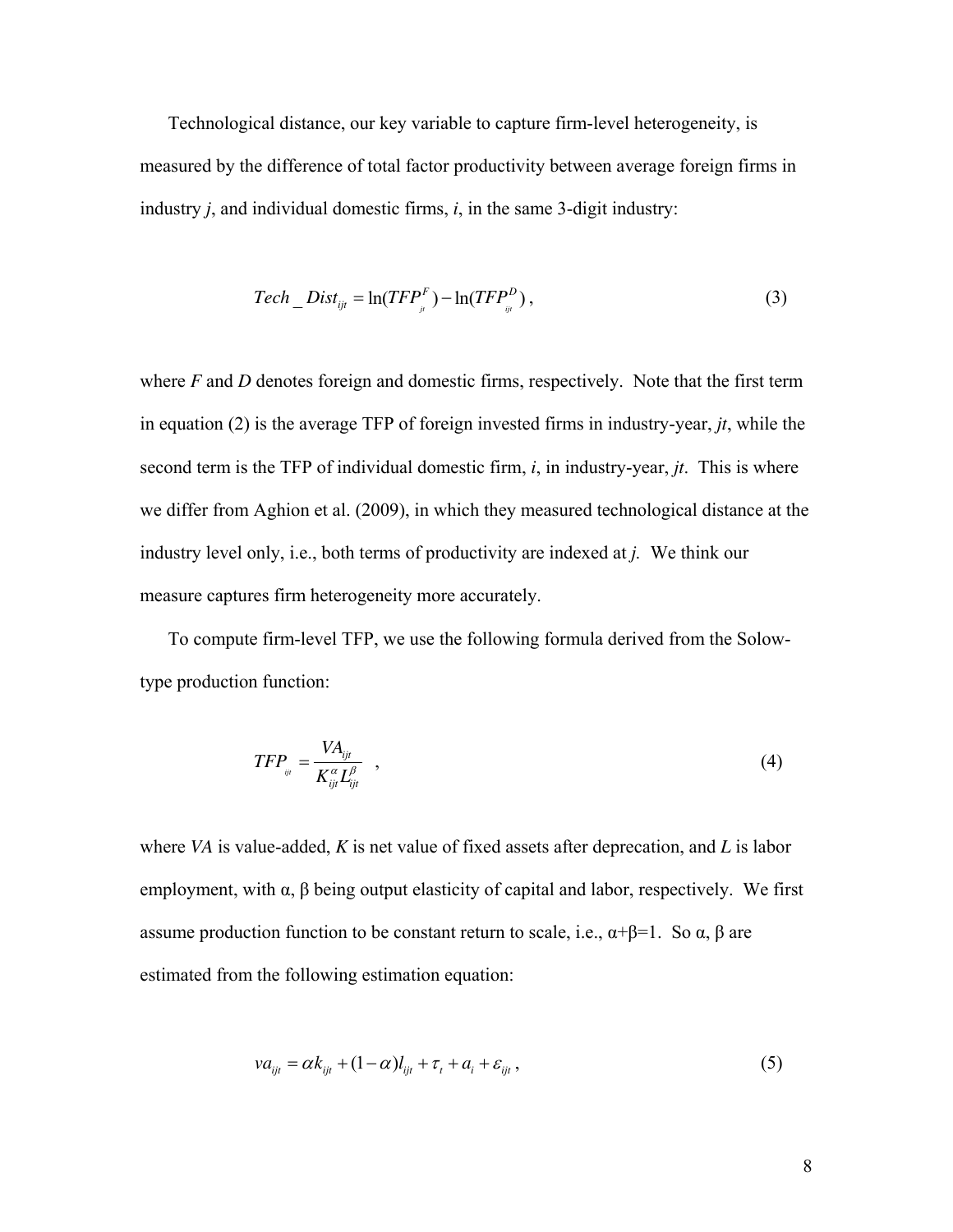where *va*, *k* and *l* are log transformation of *VA*, *K* and *L*;  $\tau$ <sub>*i*</sub> is time effect,  $a_i$  is firm fixed effect and  $\varepsilon_{ii}$  is i.i.d. error term.

To check the robustness of our results, we also compute an alternative measure of TFP, called TFP2, in which we relax our previous assumption of constant return to scale, and allow capital-output elasticity,  $\alpha$ , and labor-output elasticity,  $\beta$ , to be separately estimated in the following equation:

$$
va_{ijt} = \alpha k_{ijt} + \beta l_{ijt} + \tau_t + a_i + \varepsilon_{ijt}
$$
\n<sup>(6)</sup>

Again,  $\tau$ , is time effect,  $a_i$  is firm fixed effect and  $\varepsilon_{ijt}$  is i.i.d. error term.

Now back to equation (1). Foreign entry rate,  $FE_{it}$ , technological distance,

*Tech* \_ *Dist<sub>ijt-1</sub>*, and their interaction,  $FE_{jt}$  \* *Tech* \_ *Dist<sub>ijt-1</sub>*, are the key variables, which we focus on throughout our empirical analysis. Our priori expectations for these three key variables are as follows. Concerning the sign of foreign entry, because the results from the past empirical research were quite mixed, we expect the sign of entry coefficient could be either positive or negative. For technological distance, we expect to see a strong positive coefficient as the advantage of backwardness suggests that firms with initial lower productivity level should have the capacity to raise efficiency faster than their more productive counterparts. The sign of the interactive term is of our major interest in testing our hypothesis. If our hypothesis is empirically valid, we expect to see a negative sign. A negative sign indicates that foreign entry has a divergent effect on domestic firms: when technological distances between domestic and foreign firms increases,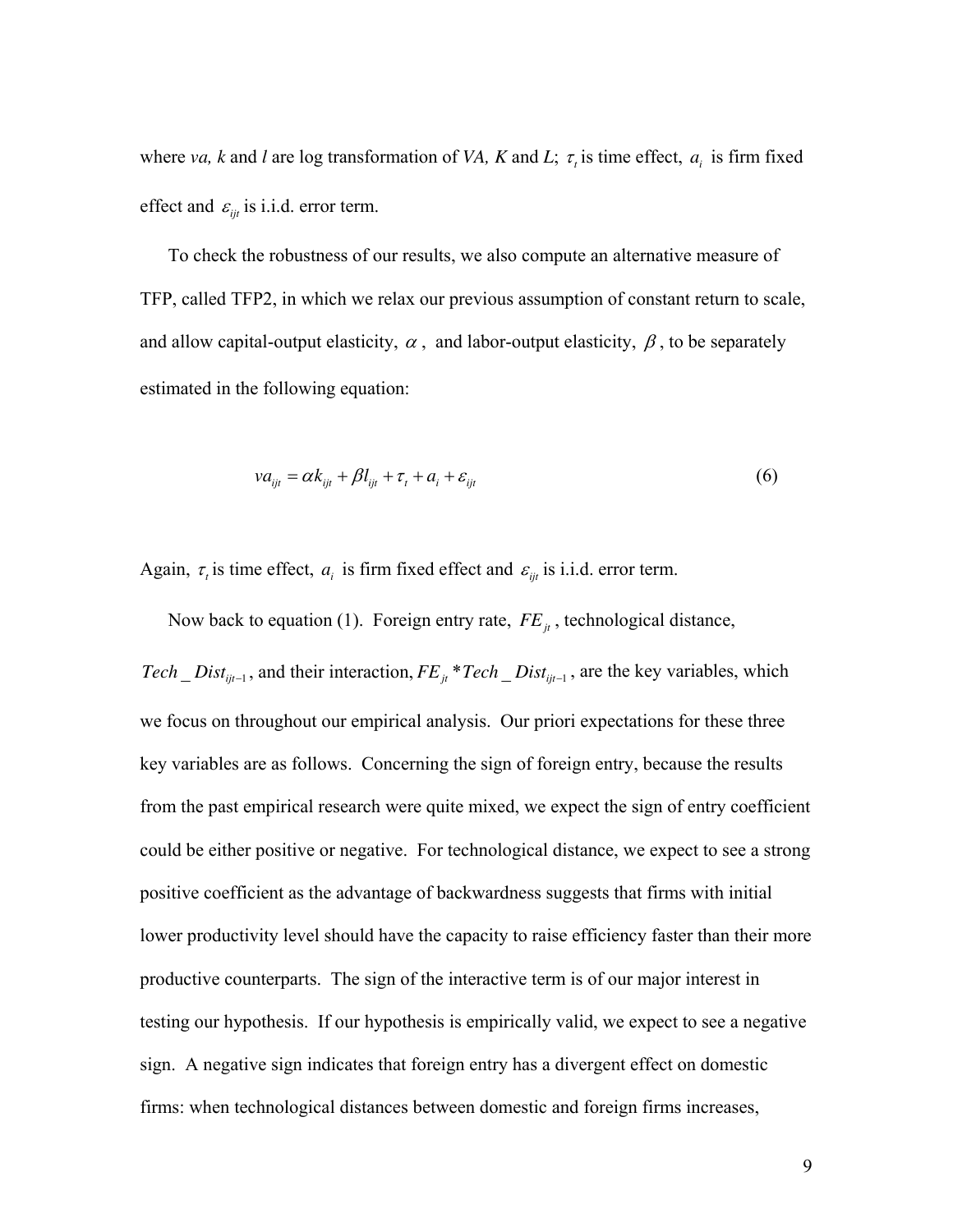foreign entry tends to produce a *negative* impact on the productivity growth of domestic firms; When technological distance decrease, i.e., when domestic firms are relatively advanced, foreign entry tends to produce a *positive* effect on the productivity growth of domestic firms.

### **3. Data**

The data for this research are drawn from the Industrial Survey of Large and Medium Size Enterprises (LME) conducted by China's National Bureau of Statistical (NBS). This is a mandatory survey and coverage is comprehensive for China's industrial sector. Our own calculation indicates that in 2002, the total output of the firms in LME accounts for 60% of China's total industrial output.

We construct an unbalanced panel of manufacturing firms from 1995 to 2004. We started with roughly 170,000 observations for a period of ten years. Since we only focus on foreign entry's impact on domestic firms, we dropped roughly 50,000 non-domestic observations and we are left with a total of 120,000 observations before doing further data cleaning. After eliminating outliers for our key regression variables, we end up with a panel of roughly 85,000 observations, across ten years. Finally, our calculation of growth rates and lag variables further reduce our observation to about 60,000.

To show the overall picture of foreign invested firms in China, we calculate the share of foreign firms in China's manufacturing sector in terms their employment, output and sales in Table 1.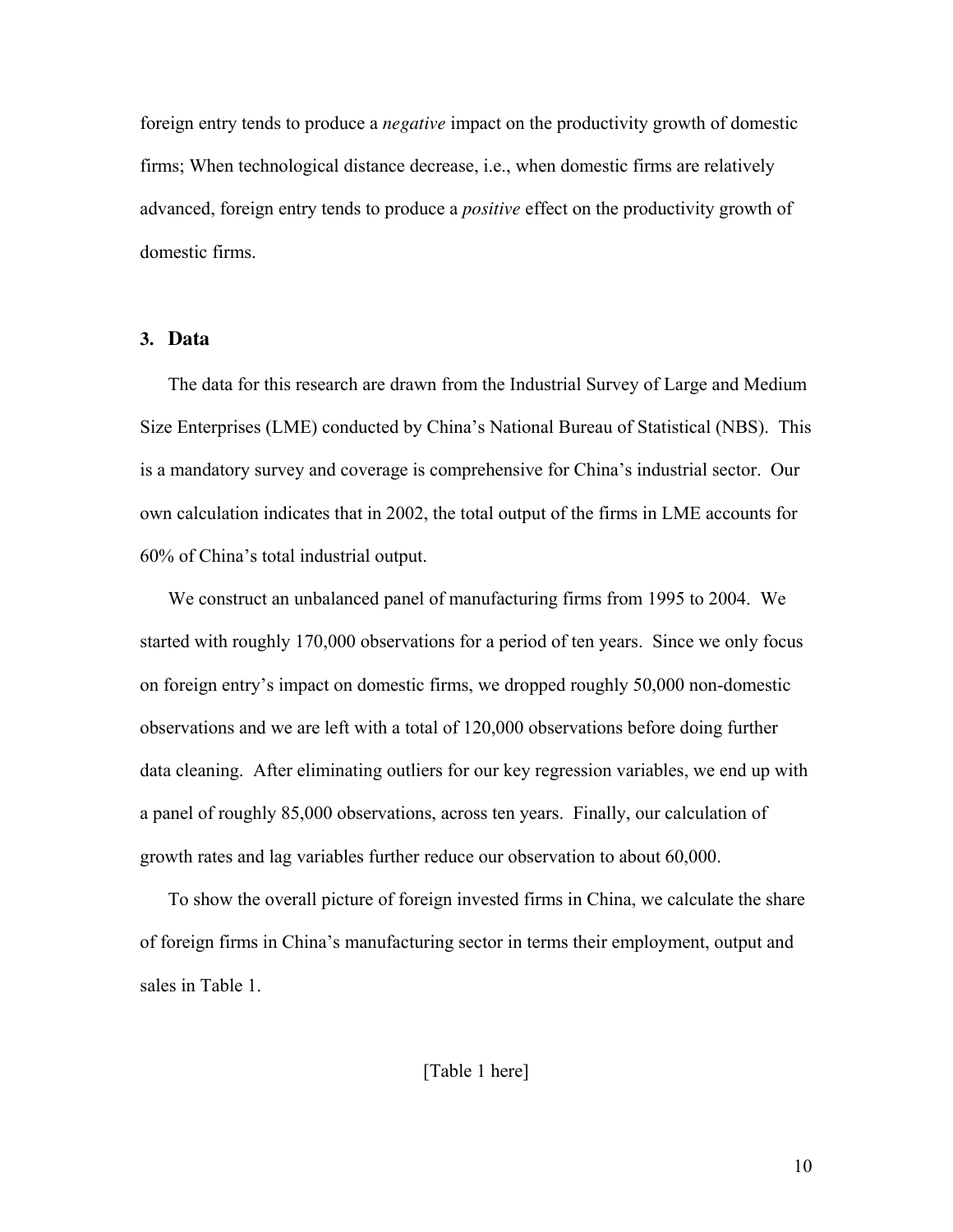As joint ventures have always been a big part of China's FDI inflows, we define foreigninvested firms broadly to include both foreign wholly-owned and joint ventures. As shown in the table, foreign invested firms have played a huge role in China. In 2004, they accounted for 42% of total labor force in manufacturing, 41% of total output in terms of value-added, and 49% of total sales. Our calculation shows direct evidence that China's remarkable openness to foreign direct investments is a major difference in its comparison to other East Asia economies, such as Japan and South Korea. This fact also makes our study of foreign entry's impact on Chinese firms highly relevant.

Foreign entry rate is one of the key variables in our estimation. It is defined in equation (2) in section 2. To get an overall picture of foreign entry rate, in Figure 2, we plot the average foreign entry rate during 1995-2004 for every 2-digit manufacturing industry. We find that the highest foreign entry, on average, were in industries such as sports goods, leather products, furniture, telecom and computer, plastics and apparel. This is in general in line with our expectations. The average entry rate across all manufacturing industries in 1995-2004 period was around 7.3%. Also note that the lowest foreign entry rate appears to be in the following industries: tobacco, ferrous metals, non-ferrous metals and chemicals.

#### [Figure 2 here]

Technological distance,  $Tech\_Dist_{i,t}$ , is another key variable in our estimation. As defined by equation (3), it is measured by the average TFP of foreign firms relative to the TFP of individual domestic firms in the same 3-digit industry, *j*. In Figure 3, we plot a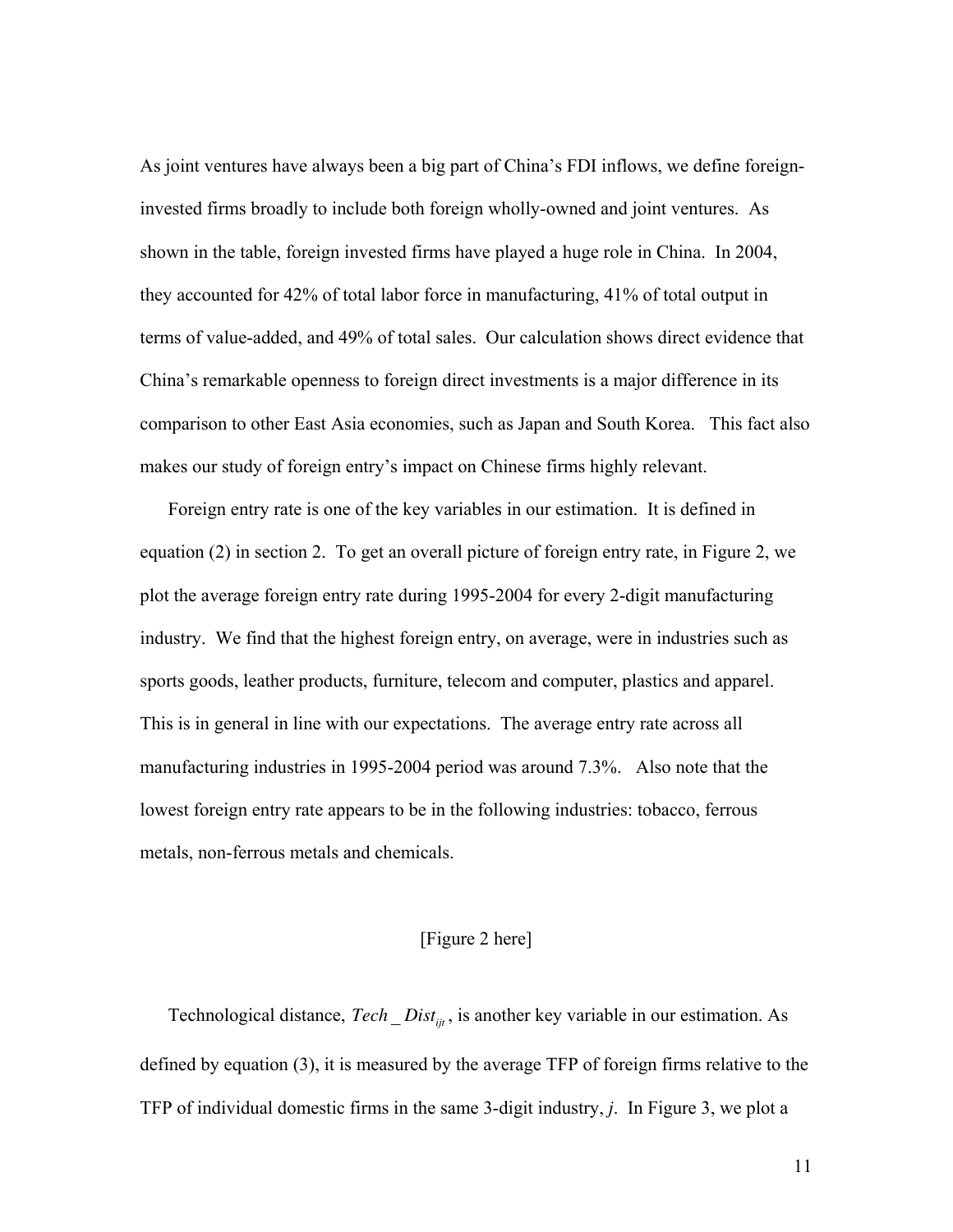histogram of technological distance. From the histogram, we see that close to 96% of observations has a technological distance that is greater than zero. This came as no surprise since most foreign invested firms tend to enjoy an advantage in their technology.

# [Figure 3 here]

Table 3 provides the summary statistics for the variables used in our regressions. The average TFP growth of Chinese domestic firms during 1995-2004 is between 2.5% and 3.3%.<sup>5</sup> The average foreign entry rate at 3-digit industry level is around 2.5%. The average foreign entry rate is 2.5%, with a standard deviation of 15.4%. The average technological distance between foreign firms (industry average) and domestic firms is 1.67, which implies the average TFP for foreign invested firms is about 5.5 times of the TFP level of domestic firms.

[Table 2 here]

# **4. Empirical Results and Discussions**

#### **4.1. Benchmark Results**

Our baseline regression results are presented in Table 3. In column (1), we first run a simple pooled OLS regression with the three key explanatory variables: foreign entry, technological distance, and their interactive term. The coefficient on technological distance is positive and significant, and the positive sign indicates that firms further from

<sup>&</sup>lt;sup>5</sup> We calculated two alternative measures of TFP, as described in equation (4) and (5).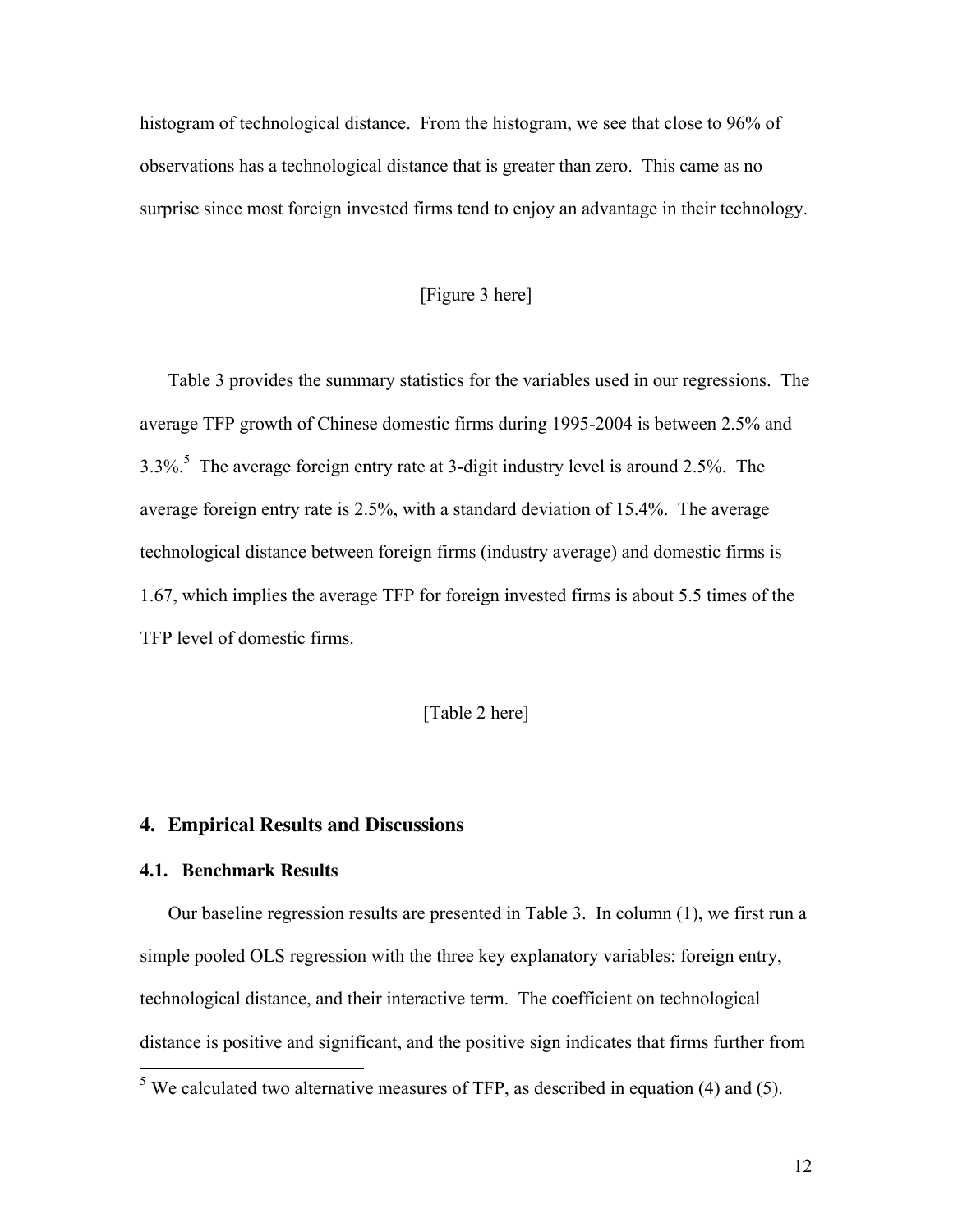the technology frontier benefit most from *knowledge spillover*, as also evidenced in Griffith et al. (2004). Another possibility is that it simply reflects the "*catch-up effect*": firms further from technological frontier grow faster because their starting point is low. The coefficient on the interaction term is negative and statistically significant at 1% level, which sends us an early signal that foreign entry's effect on domestic firm' TFP growth may depend on their technological distance with foreign firms. However, for this simple specification, the coefficient on foreign entry is barely significant, with p-value≈0.13, nonetheless the sign is positive.

#### [Table 3 here]

In column (2), we run pooled OLS regression including 3-digit level industry dummies. As argued in Aitken and Harrison (1999), foreign entry itself may depend on industry characteristics. This is a potential source of endogeneity and may bias our estimates. For example, if foreign firms strategically choose to enter a less productive industry, our estimate for the impact of foreign entry on TFP growth may be biased downward. To avoid this problem, we add in industry dummies to control for industryspecific effects. After controlling for industry effects, all the coefficients now become statistically significant. In particular, the coefficient on foreign entry becomes highly significant and the sign remains positive. Our first run of the simplest specifications in column (1) and (2) offers us an early indicator that the story of "creative destruction" may indeed be well alive in Chinese manufacturing industries.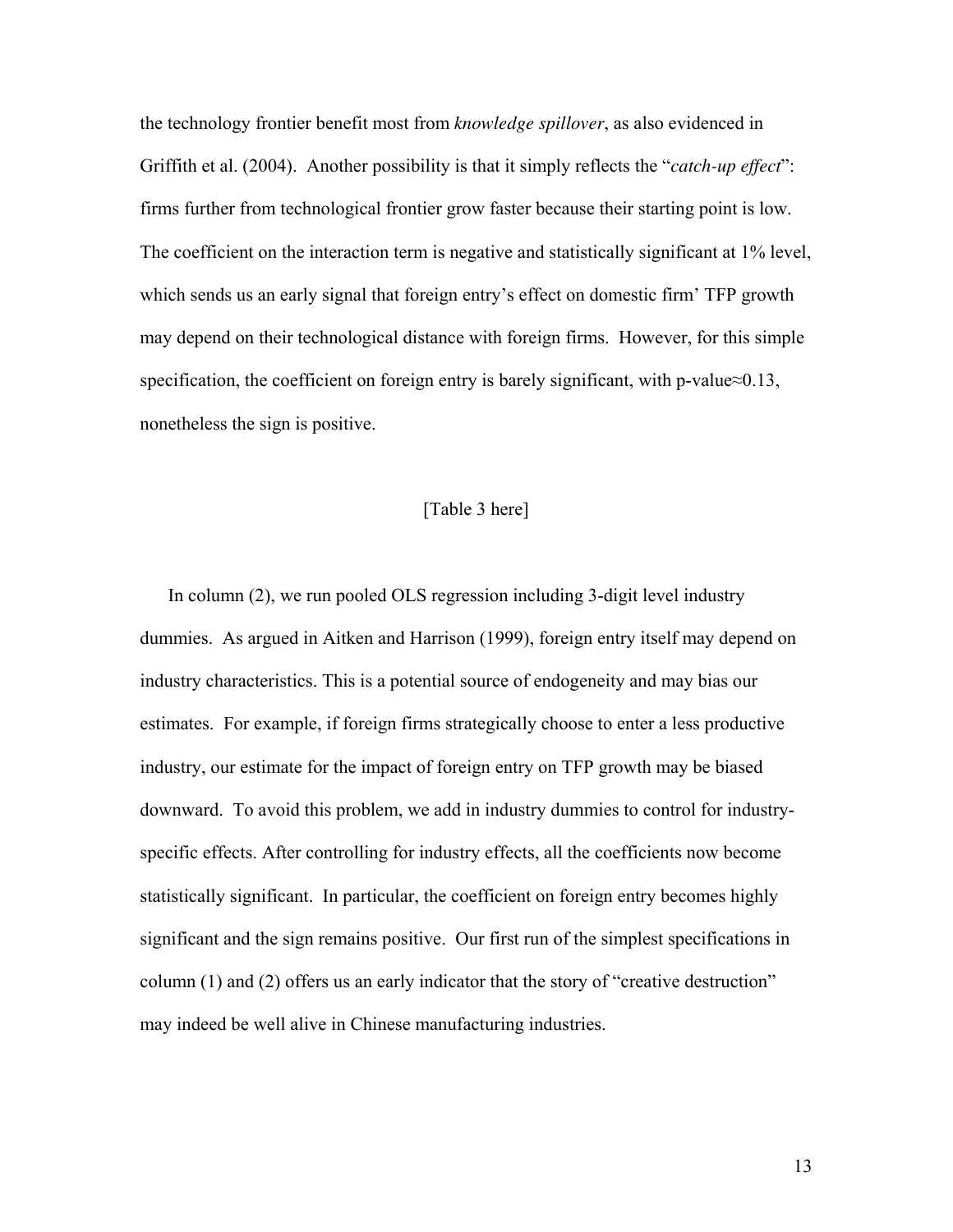In column (3) and (4), we further test our hypothesis with firm fixed effects. The rationale for using fixed effects panel regression is that our firm-level regressors, i.e., technological distance and its interaction with entry rate, may be correlated with other time-invariant firm-level characteristics that we did capture in the regression. If this is the case, our estimators will again be biased. To verify that using fixed effects is justified, we first run Hausman test on fixed effect in comparison to random effect.<sup>6</sup> The Hausman test clearly rejects the null that the fixed-effect estimator is similar to randomeffect estimator. Column (3) shows our estimation results with fixed effects, and column (4) shows the same regression but with industry effects included. Both results are very similar. All three key variables remain the same sign and statistically significant. In particular, the coefficient on the interactive term between foreign entry and technological distance remains negative and significant. As mentioned previously, this interactive term is designed to capture the impact of foreign entry on productivity growth conditional on the technological gap. The significant and negative coefficient directly supports our hypothesis that domestic firms exhibit a divergent growth patterns in response to foreign entry – in the face of foreign entry, when technological distance increases (i.e., with larger technological distance), the TFP growth for domestic firms decreases.

Finally, in column (5), we include time (year) effects in addition to industry effects and firm fixed-effects. Including time effects helps us to control for macro environment and other common time trends that could potentially drive firm's productivity growth. Combined with firm level fixed effects and industry effects, this is the strictest test for

 $\overline{a}$ 

<sup>&</sup>lt;sup>6</sup> Hausman test strongly rejects the null that two estimators are not systematic different, with chi-square being  $6198.3$  and p-value  $\leq 0.01\%$ .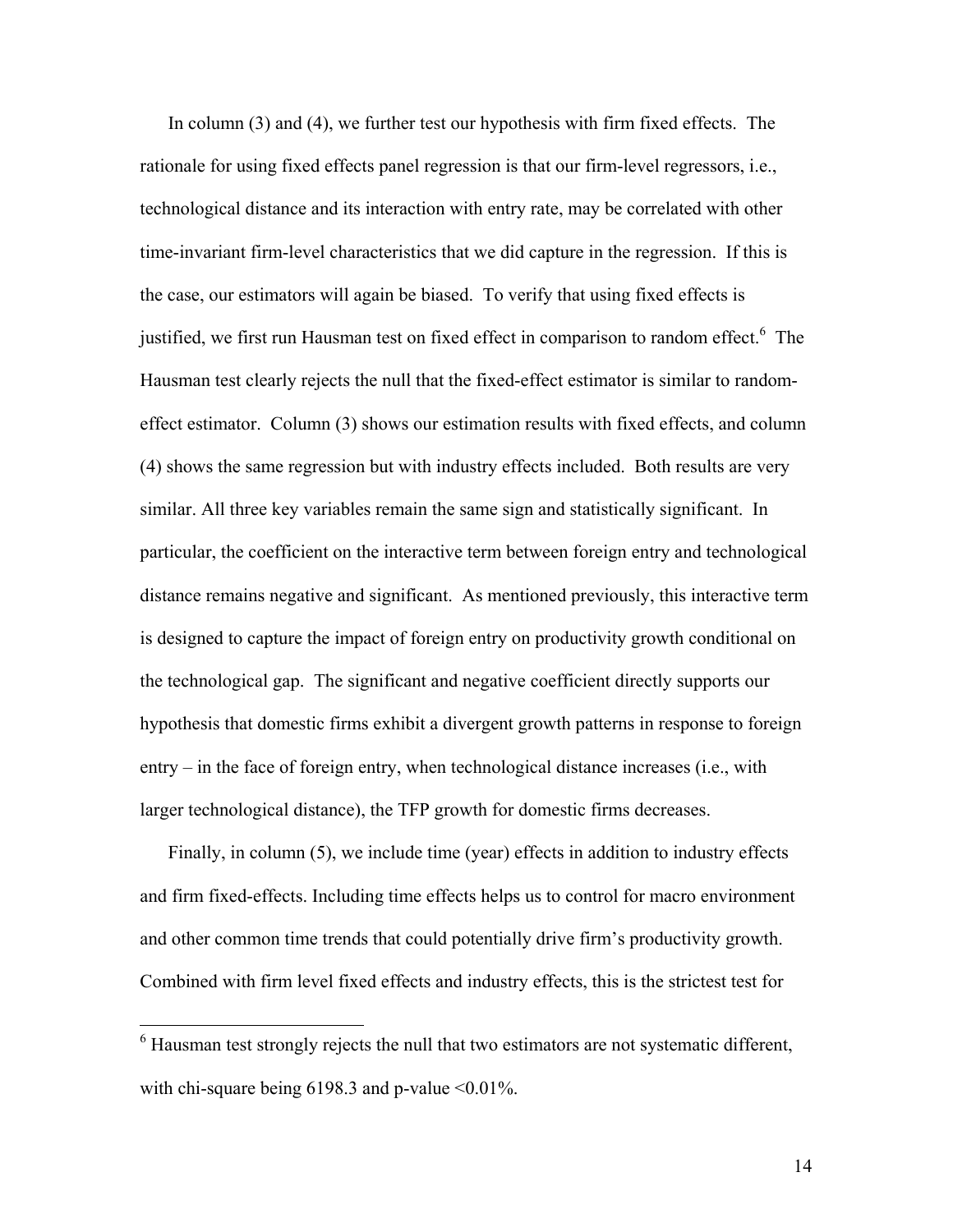our hypothesis. Again, the coefficient estimates of all three key variables are highly significant and stay the same sign.

#### **4.2. Robustness Check**

In this section we test the robustness of our previous estimation results. We first include a more robust error structure; then we add in additional control variables. Next, we adopt an alternative measure of TFP to check if our previous regression results are sensitive to different TFP measures. Finally, we narrow down our sample of domestic firms to state-owned-enterprises (or SOEs) only. In our LME dataset, over 50% of domestic firms are SOEs. Given the fact that the SOE's restructuring has played a vital role in China's transition to the market economy, we are interested in finding out whether foreign direct investments also helped to generate a similar dynamism among the supposedly less market-oriented domestic firms.

We report the results for our robustness checks in Table 4. In column (1), we use a robust error structure to re-estimate our regression in column (5) of Table 3. Not surprisingly, the standard errors in column (1) are larger, yet all the coefficients still remain highly significant. For simplicity, in the regressions to follow, from column (2) to (6), we only report the results with the robust error structure.

#### [Table 4 here]

In column (2), we include two additional control variables: firm size and industry concentration ratio. Firm size is measured by labor employment, in natural logarithm.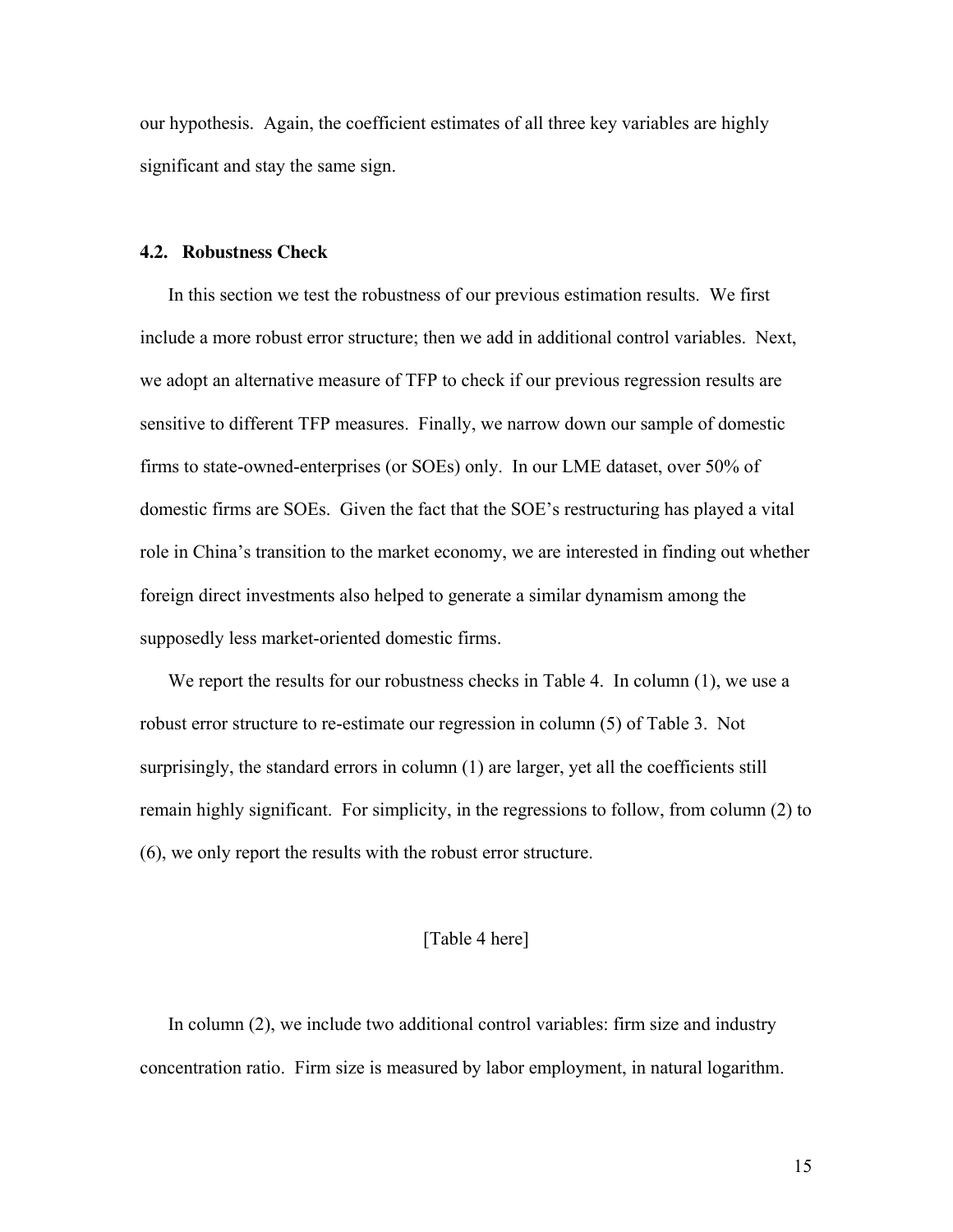Industry concentration ratio is measured by the ratio of the sales of the top five firms of the 3-digit industry, to the total sales of all firms, in the same industry. We include these two variables because past research shows that firm size and industry-level competition also affect firm's TFP growth. As reported in column (2), the coefficient on firm size is negative and statistically significant. This indicates that smaller firms tend to enjoy higher TFP growth than larger firms. The coefficient on industry concentration is also negative and highly significant. We take this to mean that higher level of industry monopoly (or lower level of industry competition) is detrimental to firm's productivity growth.<sup>7</sup>

In column (3) and (4), we use an alternative measure for firm level TFP and re-run our previous regressions. Column (3) includes only the three key variables with firm fixed effects, industry effects and time effects. Column (4) includes firm size and industry concentration as additional control variables. The results barely budged, indicating our estimation results are robust to different measurement of total factor productivity.

Finally, in column (5) and (6), we focus on foreign entry's impact on China's SOEs only. Among 58,000 observations of domestic firms in our regression, around 34,000 observations are SOEs, close to 60%. We chose to define SOEs in a broader sense.

 $\frac{7}{7}$  Aghion et al., in their 2005QJE paper, showed empirically that there exists an inverted-U relationship between level of competition and innovation activities. We test if a similar relationship exists between competition and TFP growth. This relationship was confirmed in our data and the results are reported in Table 5. We discuss in details the results in section 4.3.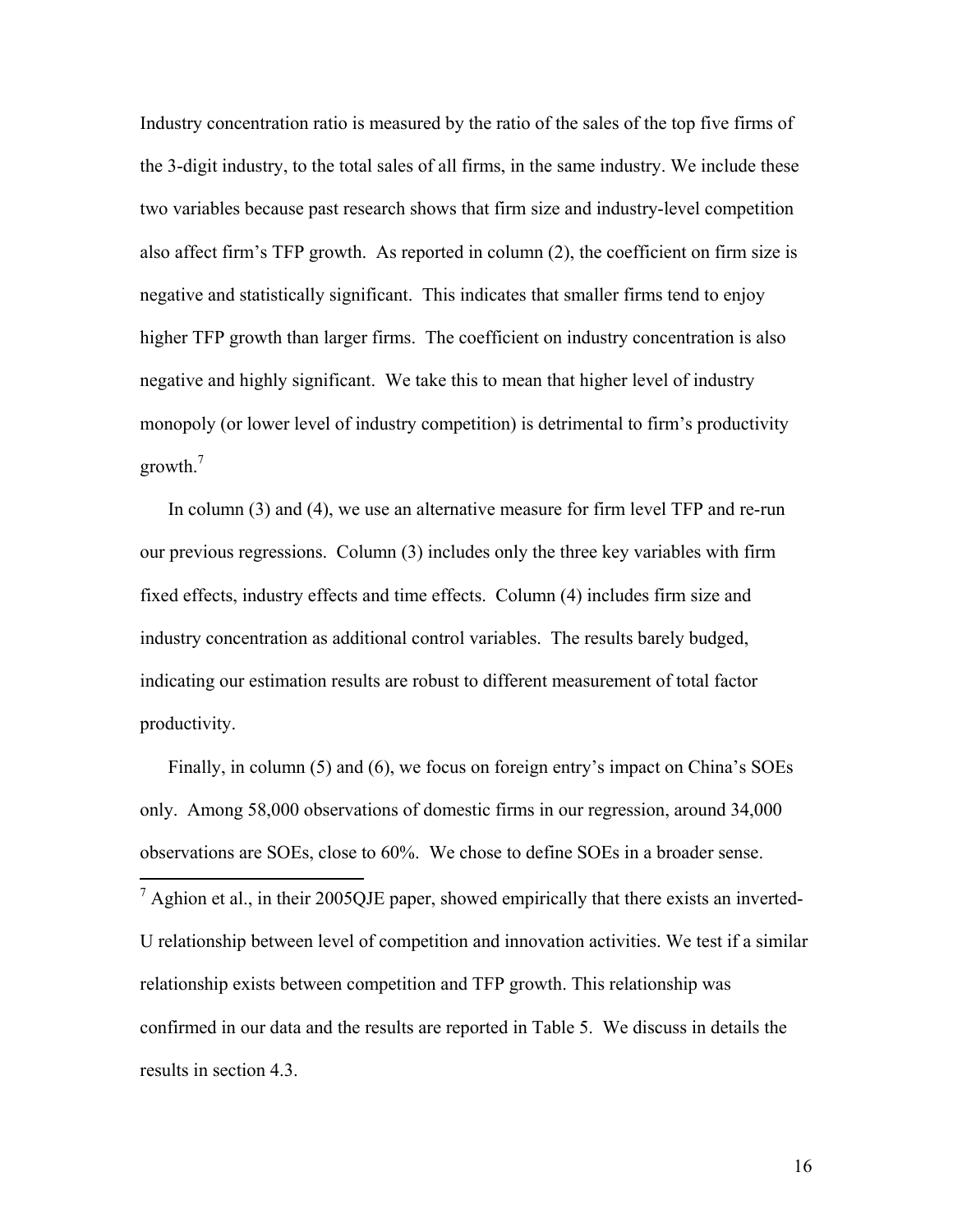Specifically, we not only include domestic firms that are officially registered as stateowned, but also those firms with the state as the majority owner or shareholder. The latter includes those domestic firms that are essentially controlled by the state, although there are officially listed as non-SOEs. This type of SOEs could take the form of cooperatives, joint-stock companies or shareholding companies. Due to such large percentage of SOEs in our sample, we think it would be interesting to find out whether SOEs behave in a similar fashion as domestic firms in general, i.e., whether they respond to foreign entry based on their technological gap with foreign competitors. For this purpose, we run a separate group of regressions with SOEs only. We report our regression results in column (5) and (6) in Table 4. Compared to the results in column (1) and (2), the coefficient on foreign entry becomes more positive (bigger) and the coefficient on the interactive term becomes more negative (bigger in absolute value). The change in the size of the two coefficients seems to suggest that the effect of foreign competition on the productivity growth of SOEs is actually more pronounced than domestic firms as a whole. This result is very interesting. It suggests that foreign entry seems to have helped Chinese SOEs to select out the winners and losers, expediting the cleansing process of the less productive firms.

#### **4.3. Competition and Productivity Growth**

In this section, we extend our previous estimation results further by testing how industry-level competition affects firm's productivity growth. Aghion et al. (2005) showed competition and innovation activities exhibit an inverted-U relationship. The relation says that more competition is good for innovation, but only to a certain level.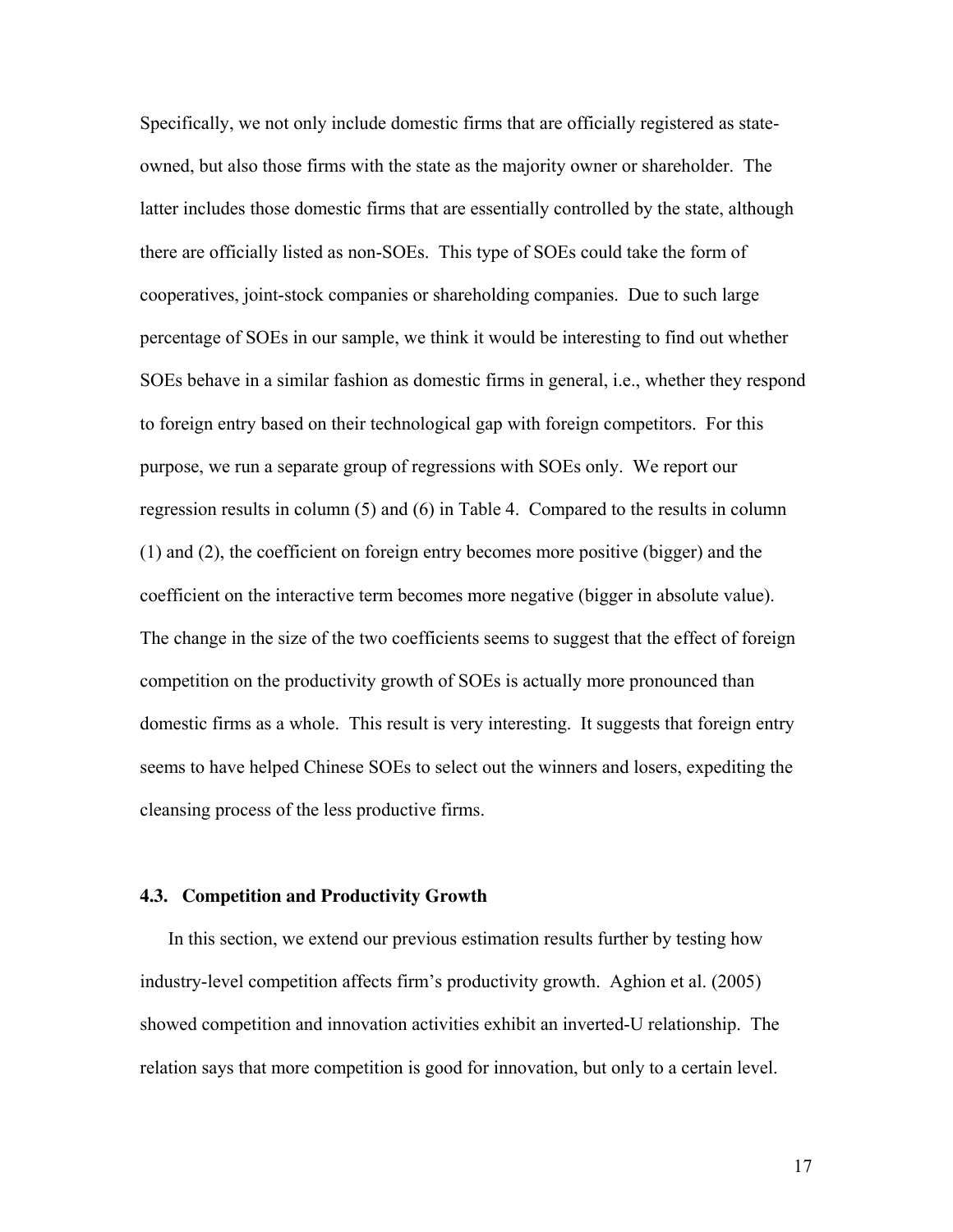When there is too much competition, firms lose their incentives to innovate as they are unable to extract monopoly benefits from innovation. Does such relationship exist between competition and TFP growth in Chinese manufacturing industries? We test if such relationship exists by first creating a measure of industry-level competition. Previously, we had industry concentration ratio, which is essentially a measure of industry monopoly. To measure industry competition, we simply invert this ratio. To capture the curvature of the inverted-U relationship, we also include a square term of the competition measure. Our estimation results are reported in Table 5.

Column (1) and (2) show the results with industry concentration ratio; column (3) and (4) reports the results with competition. Note again that our competition variable is just the inverse of the industry concentration ratio. As shown in column (4), our results confirmed such relationship yet again: The coefficient on competition is positive and statistically significant, and the coefficient on competition-squared is negative and highly significant. As innovation is a big driver of firm's TFP growth, it's not surprising to find a similar relationship between competition and TFP growth. To interpret this, firms tend to have higher productivity growth as the industry competition level increases (the first derivative), but with higher and higher competition level (the second derivative), the rate of TFP growth increases at a slower pace; and when the competition reaches a certain level, the productivity growth may even decline.

## **5. Conclusion**

In the paper, we test Schumpeterian "creative destruction" in a setting of a large developing country, using a large firm level dataset on Chinese large and medium-size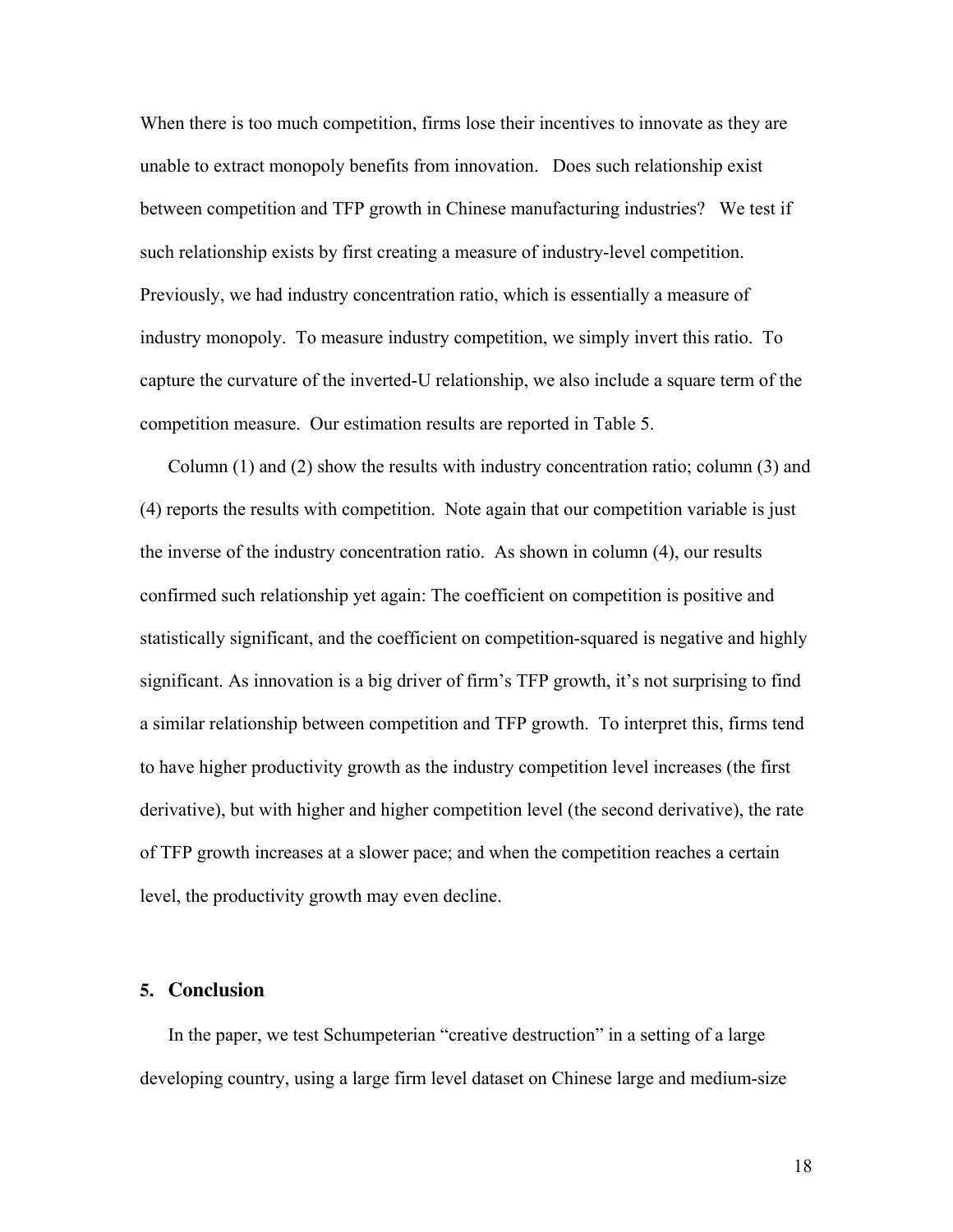enterprises. Our empirical analysis strongly supports our hypothesis that foreign entry tends to produce a divergent growth pattern amongst domestic incumbents. This heterogeneous growth pattern depends on firm's technological distance from their foreign competitors. Our results are robust to various econometric specifications, alternative measures of productivity growth, and different sample size.

Our research invites future work on new avenues of the impact of foreign entry. We show that there exists a much more complicated relationship between foreign and domestic firms than previously thought. The interactions induced by foreign entry create a "desirable" economic dynamism within FDI-host country. It is true that foreign competition generates both winners and losers, but in the long run, the restructuring spurred by the creative destruction process helps to nurture a healthy competitive environment. We find this is true even for a transitional economy that is still burdened with many relatively less inefficient state-owned enterprises. We end with a quote from economist Edmund Phelps,<sup>8</sup> "(The) dynamism that the economic model possesses is a crucial determinant of the country's economic performance: where there is more entrepreneurial activity - and thus more innovation, […] - there are more jobs to fill, and those added jobs are relatively engaging and fulfilling. Participation rises accordingly and productivity climbs to a higher path."

 8 Source: Phelps, "Entrepreneurial Culture", *Wall Street Journal*, Feb. 12, 2007.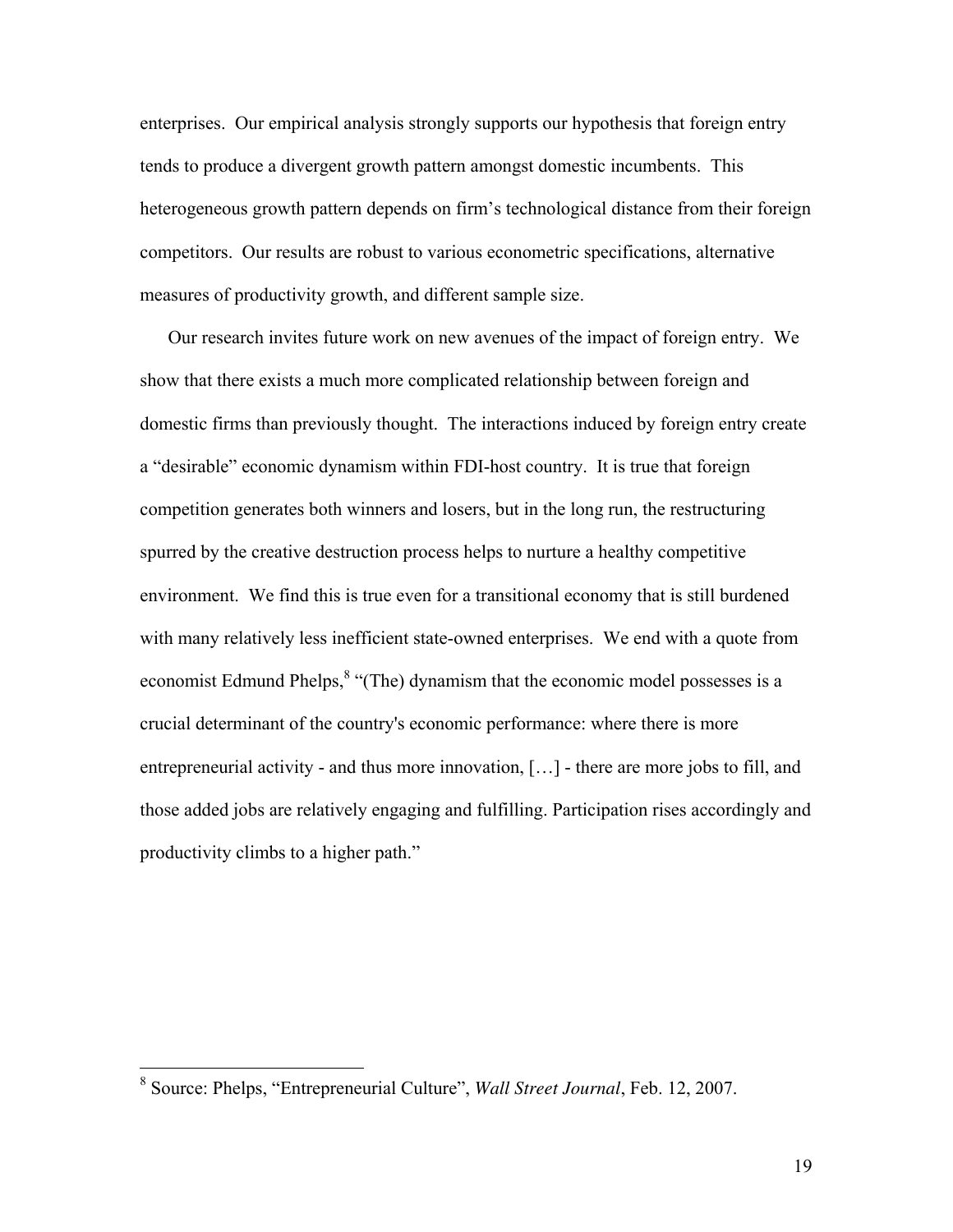#### **References**

Aitken, B.J., Harrison, A.E., 1999. Do Domestic Firms Benefit from Direct Foreign Investment? Evidence from Venezuela. *American Economic Review,* 89(3): 605-18.

Aghion, P., et al., 2009. The Effects of Entry on Incumbent Innovation and Productivity, *Review of Economics and Statistics*, 91(1): 20-32.

Aghion, P., et al., 2005. Competition and Innovation: An Inverted U Relationship. *Quarterly Journal of Economics,* 120(2): 701-728.

Aghion, P., et al., 2005b. Entry Liberalization and Inequality in Industrial Performance. *Journal of European Economic Association,* 3(2-3): 291-302.

Aghion, P., et al., 2004. Entry and Productivity Growth: Evidence from Micro-level Panel Data. *Journal of European Economic Association,* 2(2-3): 265-276.

Aghion, P., and Howitt, P., 1998. *Endogenous Growth Theory*, Cambridge, MA, MIT Press.

Aghion, P., Howitt, P., 1992. A Model of Growth Through Creative Destruction. Econometrica, 60:323-351.

Blomström, M., 1986. Foreign Investment and Productive Efficiency: The Case of Mexico. *The Journal of Industrial Economics,* 35(1): 97-110.

Djankov, S., Hoekman, B., 2000. Foreign Investment and Productivity Growth in Czech Enterprises. *World Bank Economic Review,* 14(1): 49-64.

Griffith, R., et al., 2004. Mapping the Two Faces of R&D: Productivity Growth in a Panel of OECD countries. *Review of Economics and Statistics,* 86(4): 883-895.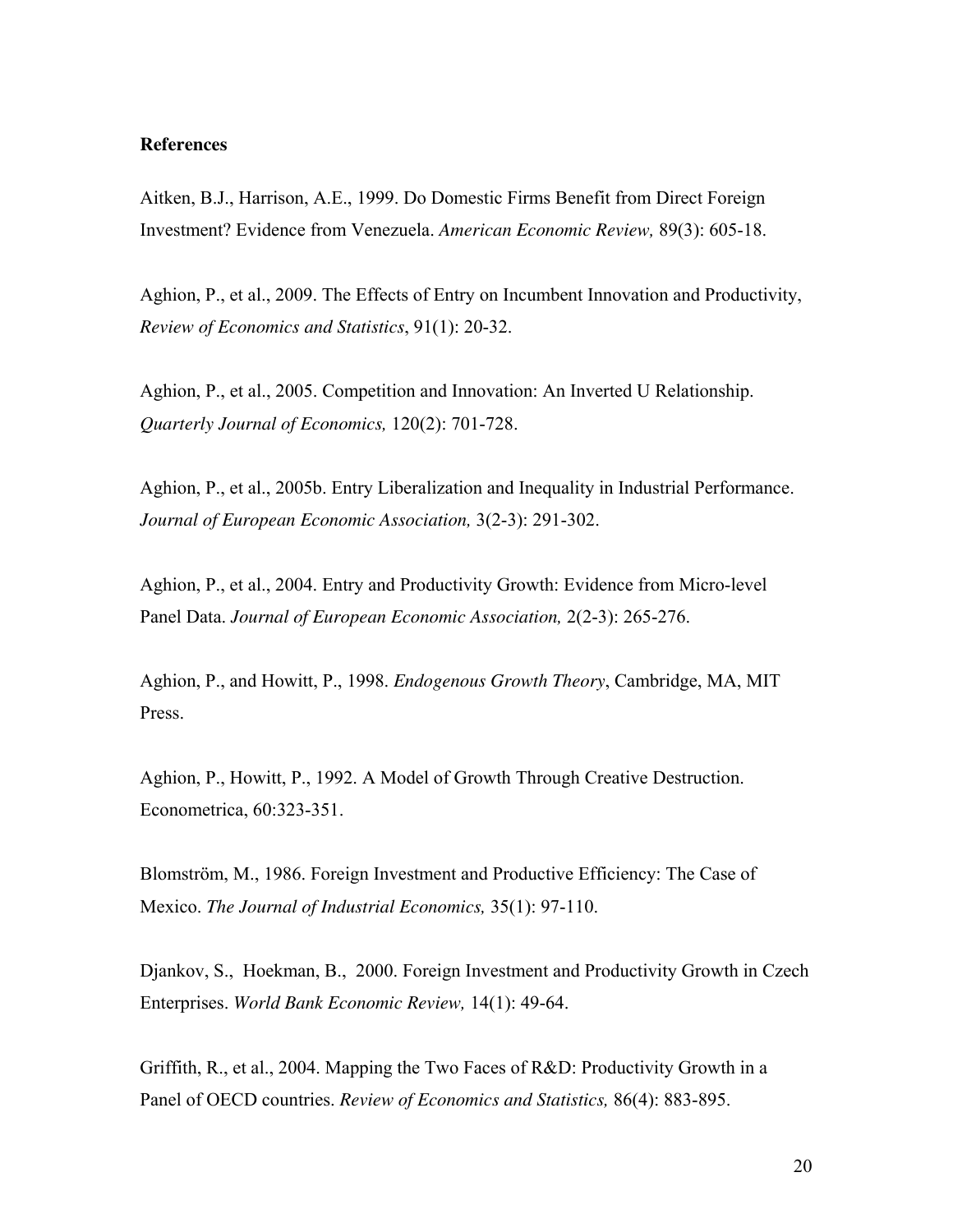Haddad, M., Harrison, A.E., 1993. Are There Positive Spillovers from Direct Foreign Investment? Evidence from Panel Data for Morocco. *Journal of Development Economics,* 42(1): 51-74.

Hu, A.G.Z., Jefferson, G., 2002. FDI Impact and Spillover: Evidence from China's Electronic and Textile Industries. *The World Economy,* 25(8):1063-1076.

Javorcik, B.S., 2004. Does Foreign Direct Investment Increase the Productivity of Domestic Firms? In Search of Spillovers Through Backward Linkages. *American Economic Review,* 94(3): 605-627.

Konings, J., 2001. The Effects of Foreign Direct Investment on Domestic Firms. *Economics of Transition,* 9(3): 619-33.

Rodrik, D., 1999. The New Global Economy and Developing Countries: Making Openness Work. Overseas Development Council (Baltimore, MD) Policy Essay No. 24.

Schumpeter, J.A., 1942. *Capitalism, Socialism and Democracy*. New York: Harper and Brothers.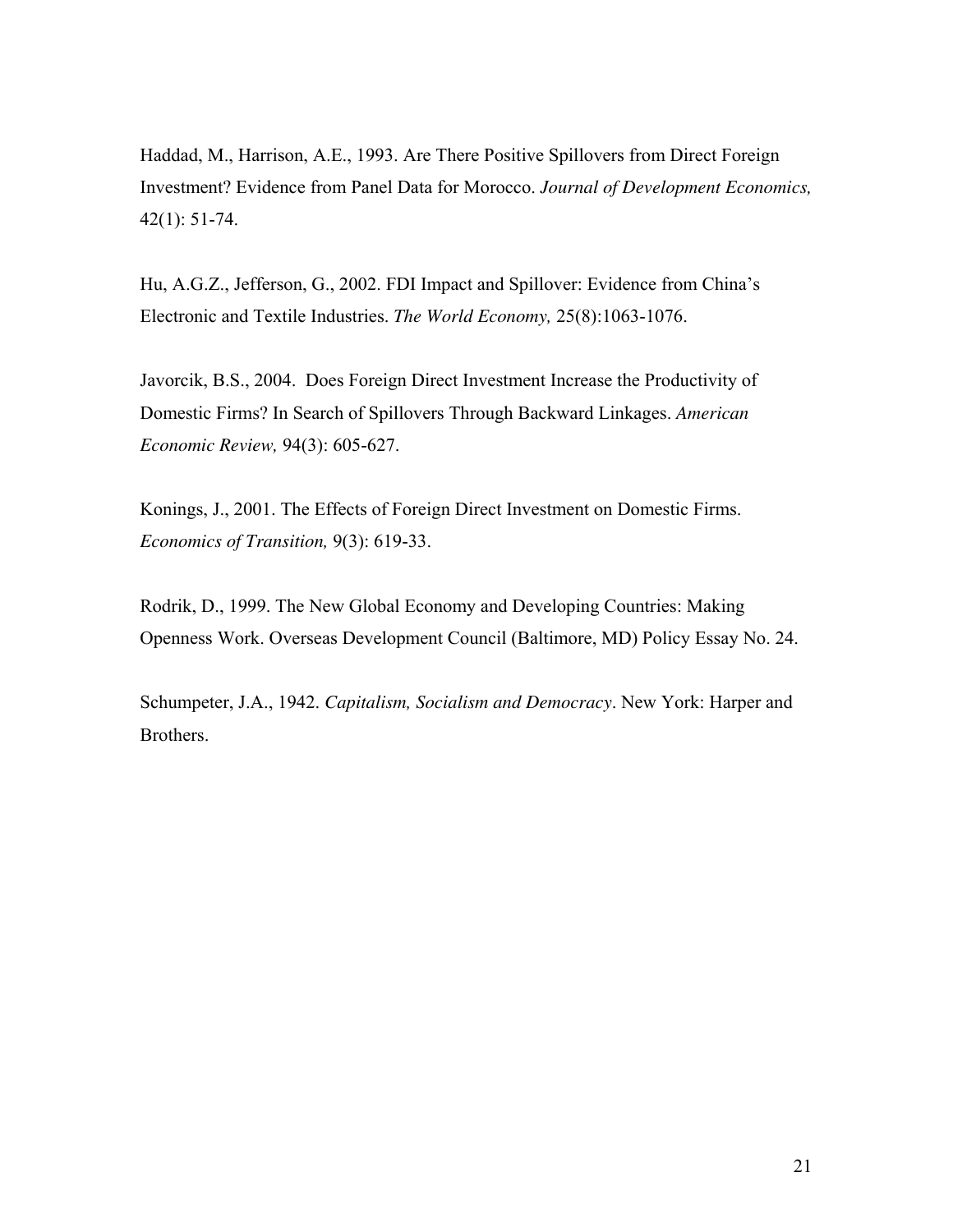

**Figure 1: Foreign Direct Investment (FDI) to China, 1982-2009** 

Source: China's National Bureau of Statistics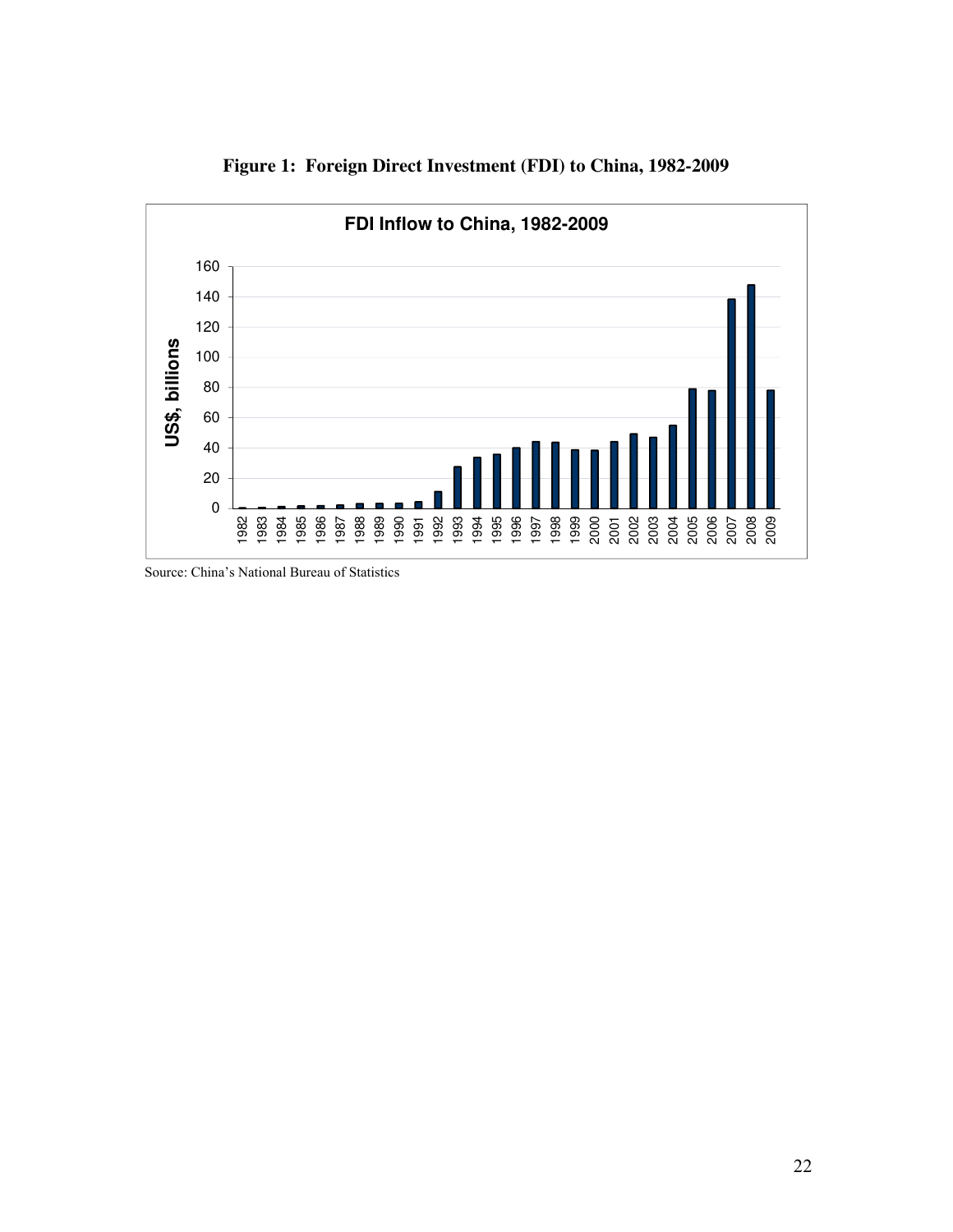



| Descriptions of Chinese SIC 2-digit Industry Code |  |  |  |  |
|---------------------------------------------------|--|--|--|--|
|---------------------------------------------------|--|--|--|--|

| $SIC-2$ | <b>Industry Description</b> | $SIC-2$ | <b>Industry Description</b>    |
|---------|-----------------------------|---------|--------------------------------|
| 13      | agriculture food processing | 28      | chemical fiber                 |
| 14      | food                        | 29      | rubber                         |
| 15      | beverage                    | 30      | plastics                       |
| 16      | tobacco                     | 31      | non-metal minerals             |
| 17      | textile                     | 32      | ferrous metals                 |
| 18      | apparel                     | 33      | non-ferrous metals             |
| 19      | leather products            | 34      | metal products                 |
| 20      | wood processing             | 35      | general equipment              |
| 21      | furniture                   | 36      | special equipment              |
| 22      | paper                       | 37      | transportation equipment       |
| 23      | printing                    | 39      | electric equipment             |
| 24      | sports products             | 40      | telecom, computer, electronics |
| 25      | oil refinery                | 41      | office equipment               |
| 26      | chemicals                   |         |                                |
| 27      | medicine                    |         |                                |

Source: NBS and authors' own calculation based on China LME dataset.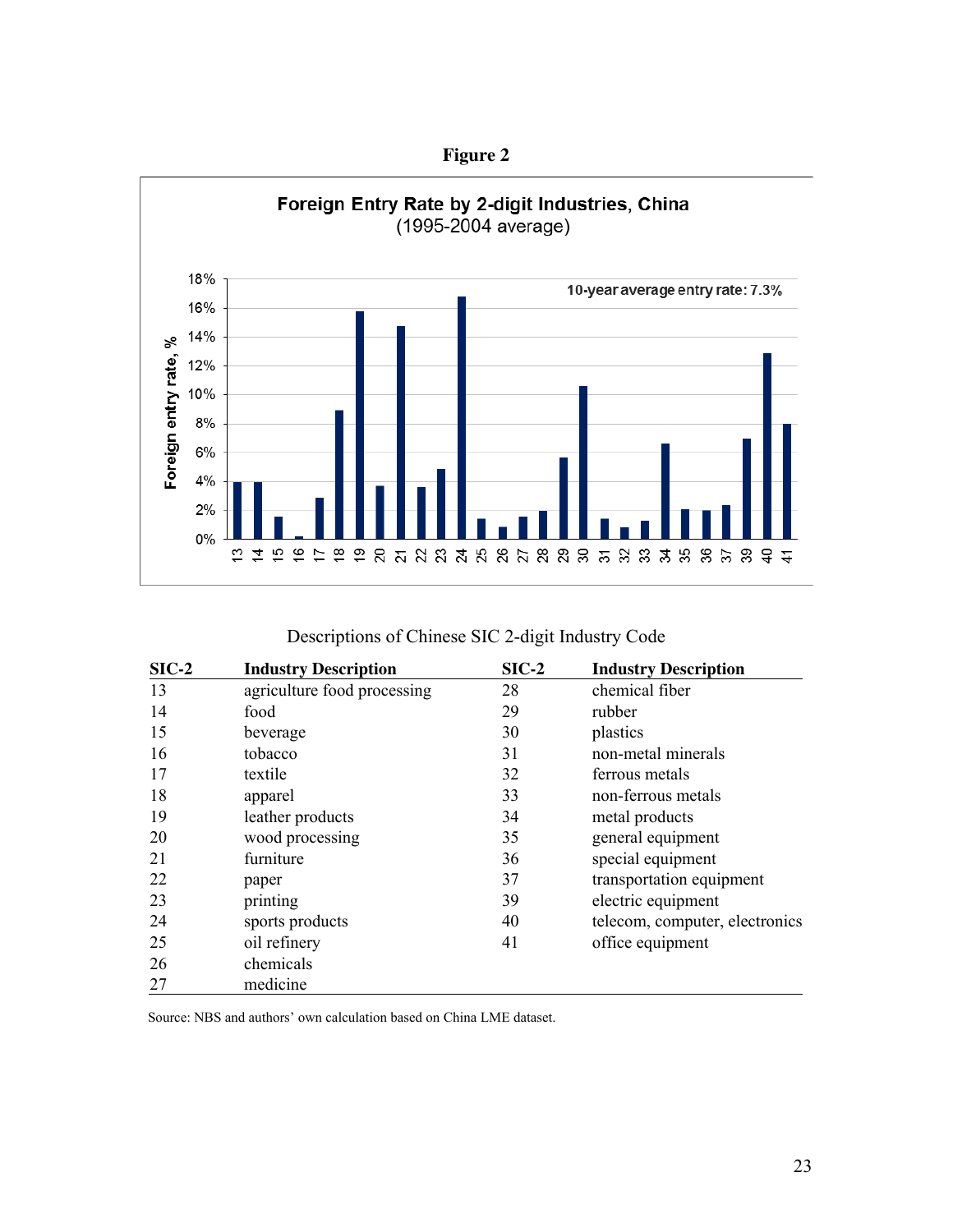

**Figure 3 Histogram of Technological Distance (1995-2004)** 

(Percent (technological distance>0) =  $95.6\%$ )

Note: tech. distance is measured by the natural log of relative TFP difference. Refer to equation (3) for details.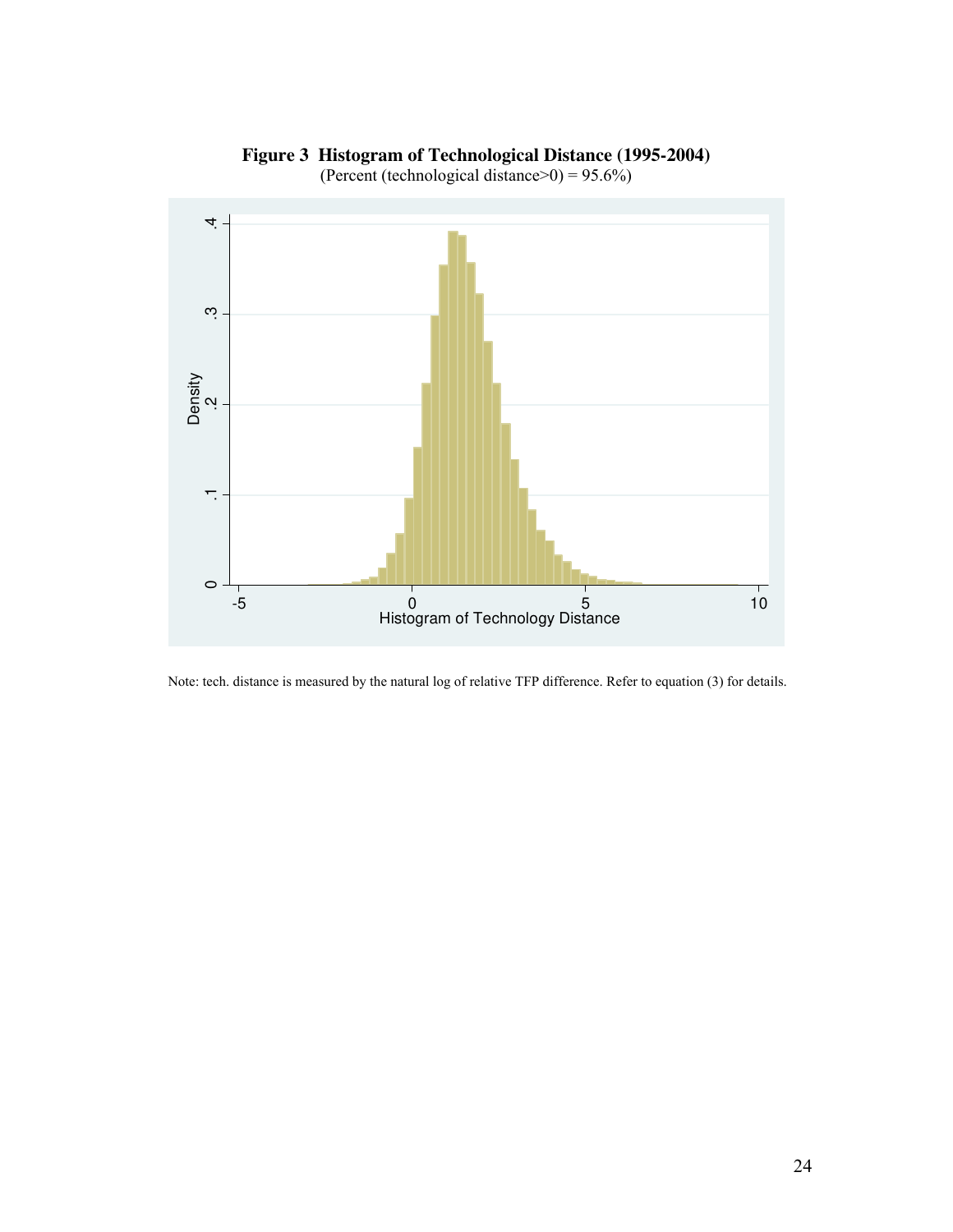| Year | # of firms % | Employment % | Output % | Sales %  |
|------|--------------|--------------|----------|----------|
| 1995 | 17.1%        | 11.1%        | 19.4%    | 23.1%    |
| 1996 | 17.9%        | 12.2%        | 19.4%    | 24.2%    |
| 1997 | 35.1%        | 22.4%        | 29.2%    | 35.7%    |
| 1998 | 19.7%        | 13.8%        | 22.4%    | 28.2%    |
| 1999 | 21.9%        | 14.8%        | 24.0%    | $30.0\%$ |
| 2000 | 23.3%        | 17.0%        | 25.8%    | 32.3%    |
| 2001 | 27.8%        | 19.0%        | 28.5%    | 35.6%    |
| 2002 | 30.3%        | 19.7%        | 29.4%    | 35.6%    |
| 2003 | 44.8%        | 32.5%        | 36.2%    | 42.8%    |
| 2004 | 55.3%        | 42.2%        | 41.1%    | 49.2%    |

#### **Table 1 Share of Foreign Invested Firms in China's Manufacturing 1995-2004**

Source: Authors' own calculation based on China LME dataset, NBS.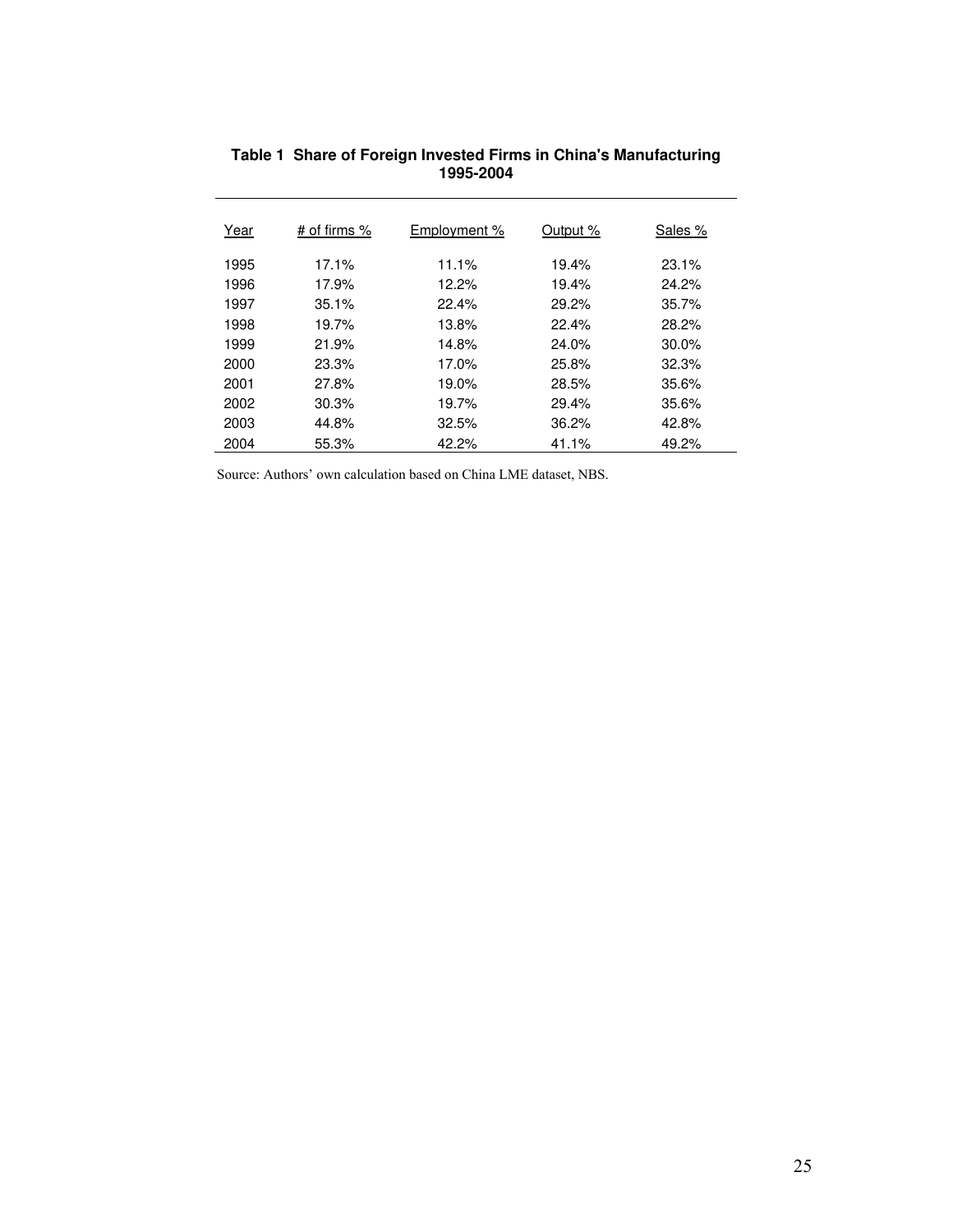| <b>Table 2 Descriptive statistics</b> |
|---------------------------------------|
|---------------------------------------|

|                                   |        | Std.   |          |         |
|-----------------------------------|--------|--------|----------|---------|
|                                   | Mean   | dev    | Min      | Max     |
|                                   |        |        |          |         |
| Total Factor Productivity, TFP*   | 14.87  | 19.94  | 0.07     | 666.87  |
| Growth of TFP                     | 0.033  | 0.624  | $-2.421$ | 2.320   |
| Total Factor Productivity, TFP2** | 155.13 | 249.92 | 0.63     | 9028.09 |
| Growth of TFP2                    | 0.025  | 0.613  | $-2.782$ | 2.429   |
| Foreign entry rate                | 0.025  | 0.154  | $-0.465$ | 2.196   |
| Technological distance            | 1.67   | 1.09   | $-0.72$  | 5.61    |
| firm size                         | 1427   | 3558   | 1        | 197048  |
| Industry concentration ratio      | 0.28   | 0.15   | 0.04     | 1.00    |
|                                   |        |        |          |         |

Notes: \*TFP is calculated following equation (5); \*\*TFP2 is calculated following equation (6).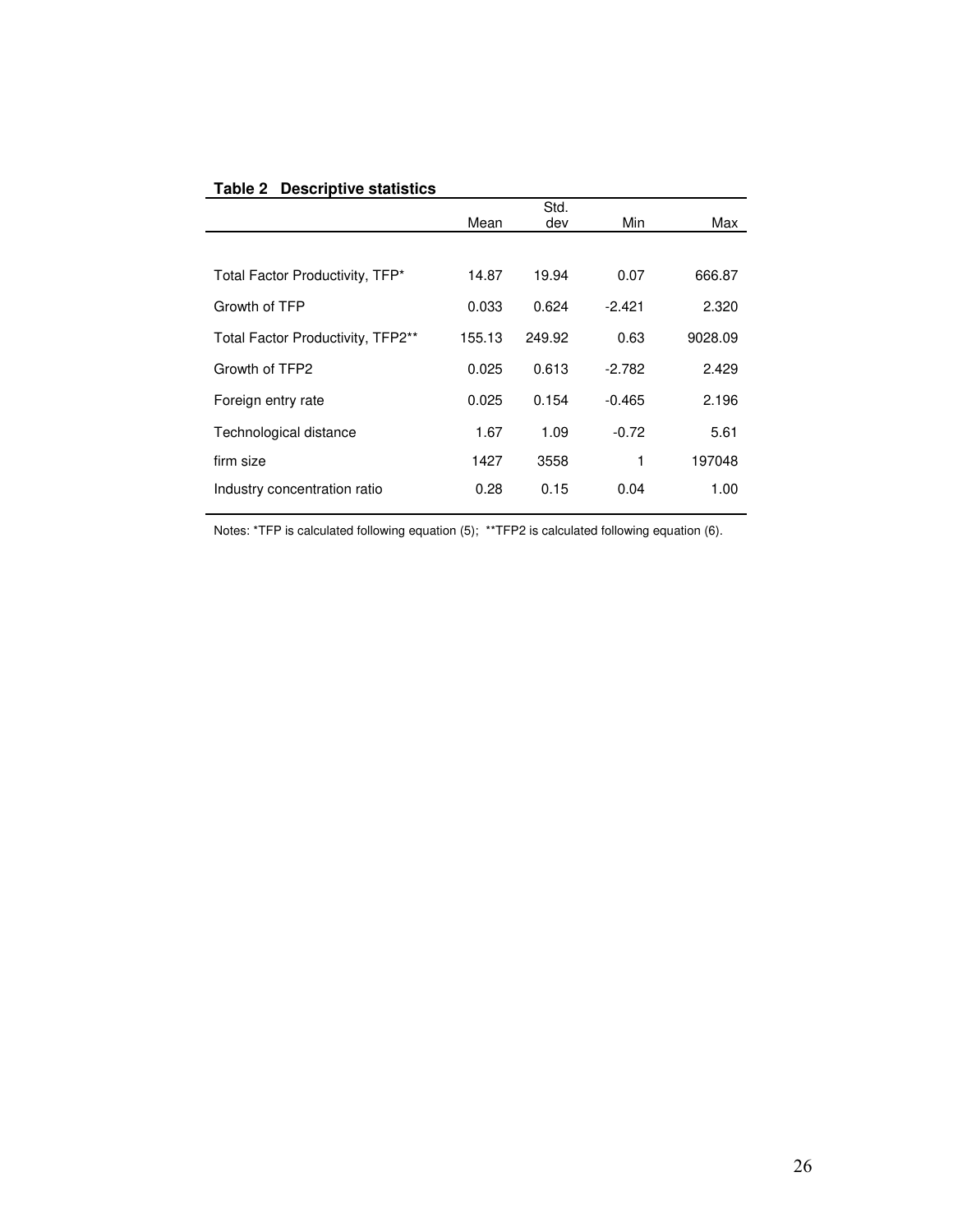|                               | Dependent variable: |             |                                           |                                   |             |  |
|-------------------------------|---------------------|-------------|-------------------------------------------|-----------------------------------|-------------|--|
|                               |                     |             | gTFP, growth of total factor productivity |                                   |             |  |
|                               |                     | Pooled OLS  |                                           | Fixed Effects (within estimation) |             |  |
| Independent variables:        | (1)                 | (2)         | (3)                                       | (4)                               | (5)         |  |
| foreign entry                 | 0.042               | $0.097***$  | $0.077**$                                 | $0.089***$                        | $0.086**$   |  |
|                               | (0.028)             | (0.030)     | (0.033)                                   | (0.034)                           | (0.036)     |  |
| technological distance, (t-1) | $0.118***$          | $0.146***$  | $0.464***$                                | $0.470***$                        | $0.475***$  |  |
|                               | (0.002)             | (0.003)     | (0.005)                                   | (0.005)                           | (0.005)     |  |
| entry * distance (t-1)        | $-0.039***$         | $-0.048***$ | $-0.084***$                               | $-0.083***$                       | $-0.090***$ |  |
|                               | (0.015)             | (0.015)     | (0.018)                                   | (0.018)                           | (0.018)     |  |
|                               |                     |             |                                           |                                   |             |  |
| constant                      | $-0.155***$         | $-0.315***$ | $-0.712***$                               | $-0.352**$                        | $-0.417***$ |  |
|                               | (0.005)             | (0.023)     | (0.008)                                   | (0.133)                           | (0.134)     |  |
| industry effects              | No                  | Yes         | No                                        | Yes                               | Yes         |  |
| time effects                  | No                  | <b>No</b>   | No                                        | <b>No</b>                         | Yes         |  |
| firm fixed effects            | No                  | No          | Yes                                       | Yes                               | Yes         |  |
| number of obs                 | 57,961              | 57,961      | 57,961                                    | 57,961                            | 57,961      |  |

# **Table 3 Benchmark Estimates**

Notes: \*\*\* (\*\*, \*) indicates statistical significance at the 1 (5, 10)-percent level.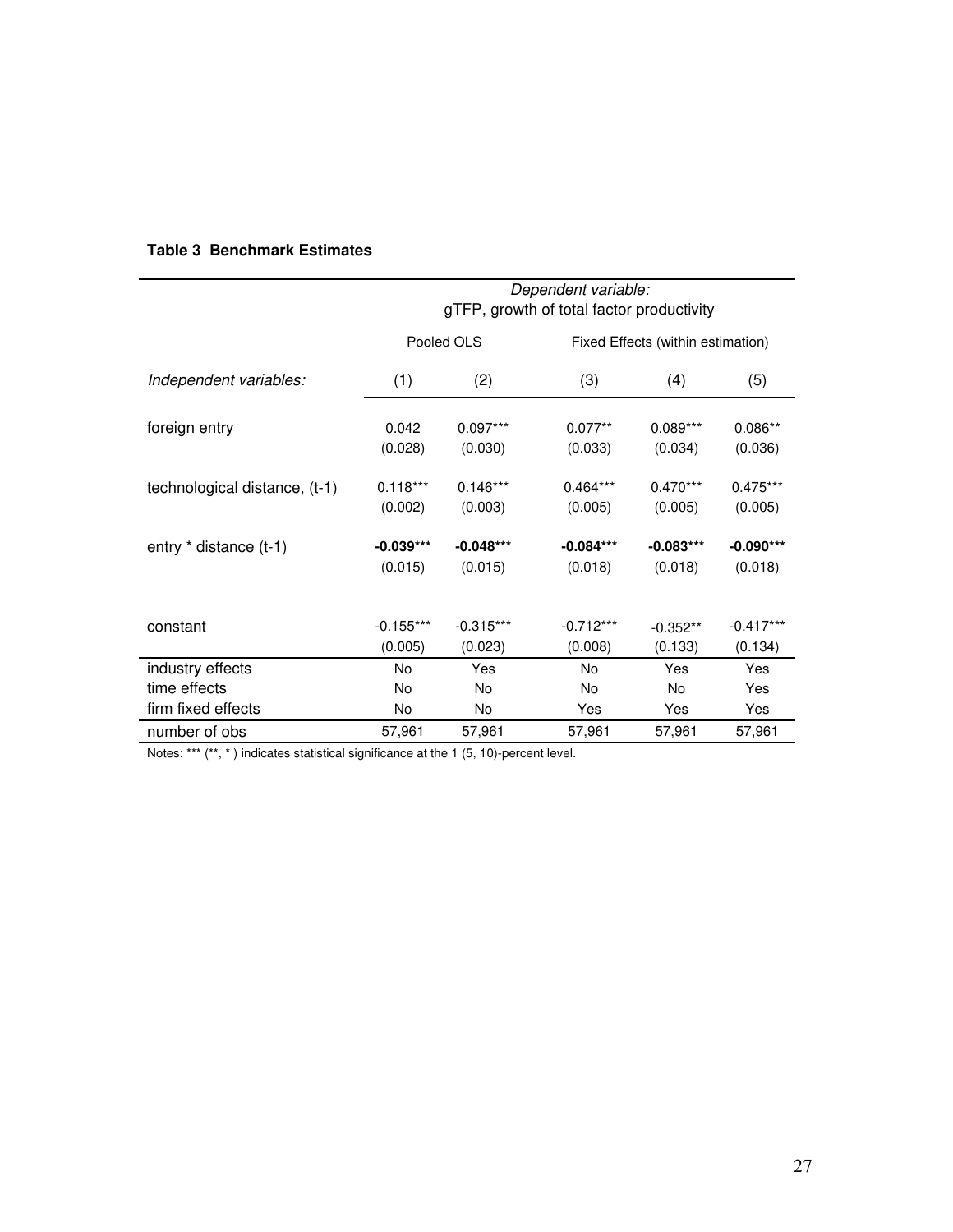# **Table 4 Robustness Check**

|                               | Dependent variable:<br>gTFP, growth of total factor productivity |                               |                        |                        |                        |                        |  |
|-------------------------------|------------------------------------------------------------------|-------------------------------|------------------------|------------------------|------------------------|------------------------|--|
| Independent variables:        |                                                                  | <b>Robust Error Structure</b> |                        | Alternative TFP (TFP2) |                        | SOEs Only              |  |
|                               | (1)                                                              | (2)                           | (3)                    | (4)                    | (5)                    | (6)                    |  |
| foreign entry                 | $0.086**$<br>(0.040)                                             | $0.079**$<br>(0.040)          | $0.085**$<br>(0.035)   | $0.074*$<br>(0.039)    | $0.278***$<br>(0.057)  | $0.251***$<br>(0.056)  |  |
| technological distance, (t-1) | $0.475***$<br>(0.007)                                            | $0.470***$<br>(0.006)         | $0.456***$<br>(0.005)  | $0.454***$<br>(0.006)  | $0.473***$<br>(0.008)  | $0.468***$<br>(0.008)  |  |
| entry * distance (t-1)        | $-0.090***$<br>(0.024)                                           | $-0.091***$<br>(0.024)        | $-0.085***$<br>(0.018) | $-0.085***$<br>(0.023) | $-0.160***$<br>(0.031) | $-0.149***$<br>(0.030) |  |
| firm size                     |                                                                  | $-0.297***$<br>(0.016)        |                        | $-0.145***$<br>(0.015) |                        | $-0.307***$<br>(0.022) |  |
| industry concentration        |                                                                  | $-0.305***$<br>(0.060)        |                        | $-0.282***$<br>(0.060) |                        | $-0.422***$<br>(0.088) |  |
| constant                      | $-0.417***$<br>(0.140)                                           | 1.563***<br>(0.176)           | $-0.385***$<br>(0.131) | $0.607***$<br>(0.174)  | $-0.348$<br>(0.218)    | 1.763***<br>(0.270)    |  |
| industry effects              | Yes                                                              | Yes                           | Yes                    | Yes                    | Yes                    | Yes                    |  |
| time effects                  | Yes                                                              | Yes                           | Yes                    | Yes                    | Yes                    | Yes                    |  |
| firm fixed effects            | Yes                                                              | Yes                           | Yes                    | Yes                    | Yes                    | Yes                    |  |
| robust error                  | Yes                                                              | Yes                           | Yes                    | Yes                    | Yes                    | Yes                    |  |
| number of obs                 | 57,961                                                           | 57,961                        | 57,961                 | 57,961                 | 34,029                 | 34,029                 |  |

Notes: \*\*\* (\*\*, \*) indicates statistical significance at the 1 (5, 10)-percent level.